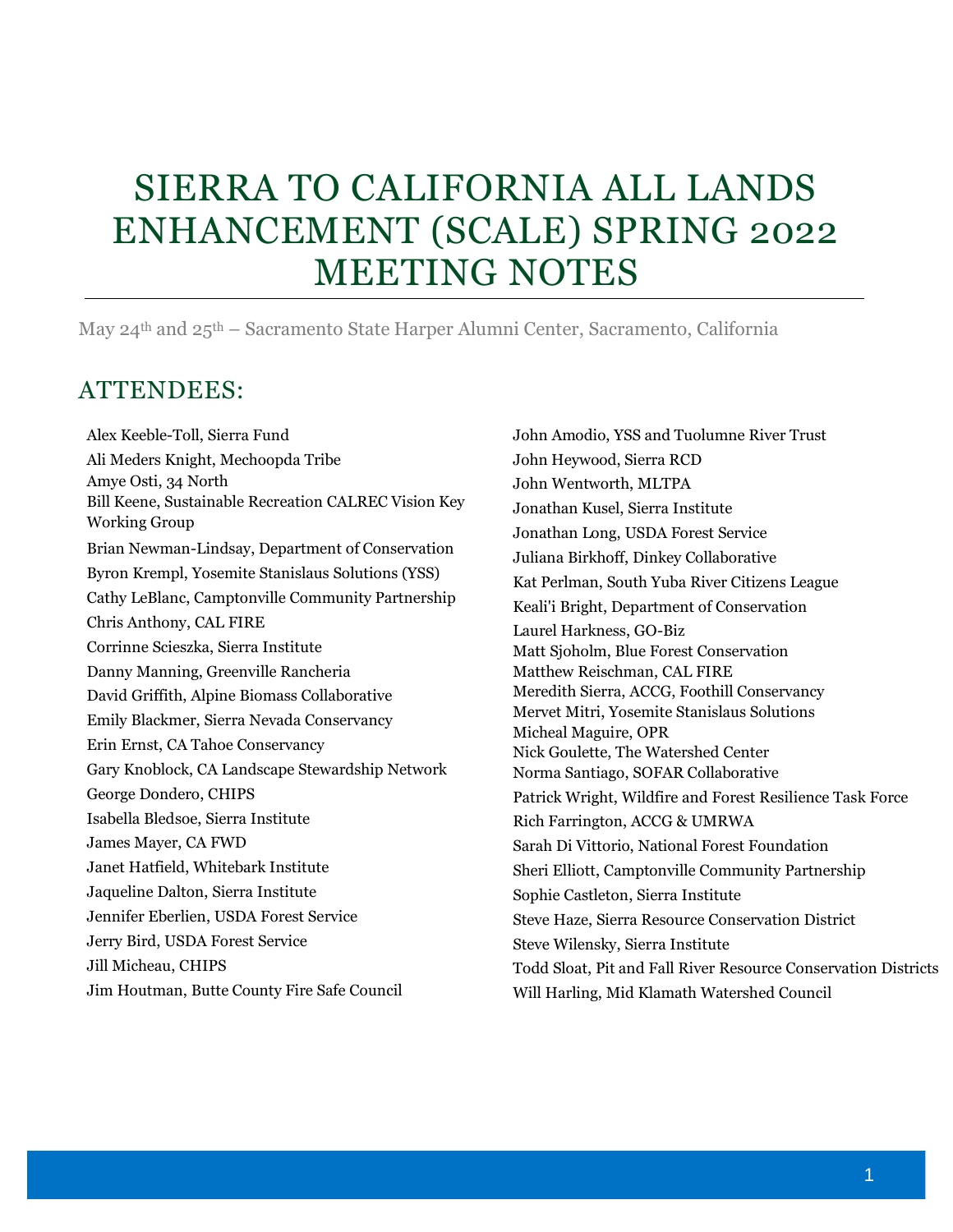

## DAY 1: MAY 24TH

## **Opening Remarks and Q&A: Jennifer Eberlien, Regional Forester, USDA Forest Service Pacific Southwest Region**

It's great to be together in person, with a powerhouse of collaboratives in the room together. The question is: how are we going to reshape our lands together? Working together is the only way that we are going to be resilient, both community-wise and landscape-wise.

The last few fire seasons have been tough. We have had record dry seasons and record rains. All of our lands are threatened by drought, climate change, tree mortality, and more- and this is our reality check. The good news is that we've never been more aligned on what we need to do together with our communities, key partners, and state and federal agencies. The USFS's 10-year million-acre shared stewardship strategy is at the core of our values, and we have been working on it for decades.

State and federal agencies value collaborative and Tribal input, with the State putting \$2 billion toward these efforts in addition to the federal infrastructure bill. North Yuba and Stanislaus specifically are being invested in by the 10 year strategy and the Wildfire Resilience Task Force. A couple hundred thousand acres is a start, but the question is how to build up from that. The FS are focusing on the fireshed scale and identifying firesheds at risk across the nation- 60% of which are in California. They are also working to increase their number of positions, as they have lost almost 40% of their fire prevention positions. The Task Force will be very important to success. They are looking at developing statewide plans to collectively identify joint priorities to answer: where can we have an effect on the ground in high-risk areasand how can we jointly get out priorities together? Collaborative community efforts will drive this from the ground up, to help focus time, resources, and attention. Ultimately, our water and air are at risk, people have lost their homes and places that they love. We're all living it, and we're all in it together.

- Q: Given the transitions we're in, where do you see a conflict in policy that you have within your agency with this new reality? Where do you see the changes that need to be made? Everything is aligning really nicely, but the systems in play are causing delays. Bureaucratic cycles prevent the USFS from moving fast enough. We agree there's a sense of urgency, but something in the system needs to change.
	- A: The more money we get, the more eyes we're going to have. We certainly have our systems (grants and agreements, NEPA, contacts, etc.), and we've lost 40% of non-fire staff and are feeling it. HR and contracting are some of the most difficult positions to hire, retain, and fill within the federal government. We've kept things moving with a vast reduction of staff because we've received different types of authorities from Congress that have let us move faster- i.e., Categorical Exclusions. We recognize that we have those system issues, so we are trying to break barriers and take some risks.
- Q: Funding question in light of funding to the Yuba and YSS projects, is there any more money coming? Chief Moore testified before the senate resources committee that money has been distributed to regions, and grants and agreements are being written up. We need money!
	- A: We're working through line items in the bipartisan infrastructure bill. We're looking at where else to fund. Jennifer will look through a task force about where to put funding through joint projects; where are we aligned the best? That is where we want to focus funding – collectively agreed places we have joint priorities for.
- Q: I want to ask you about Chief Moore's recent suspension of prescribed fire on federal land, and Tribal burning. What does it take to stop this process of suspensions every time a fire gets away? We know fires getting out >1% of the time is the risk necessary to keep putting prescribed fire on the ground. There's a certain amount of risk with Rx fire that we'll never get away from. Prescribed burns are necessary to protect communities.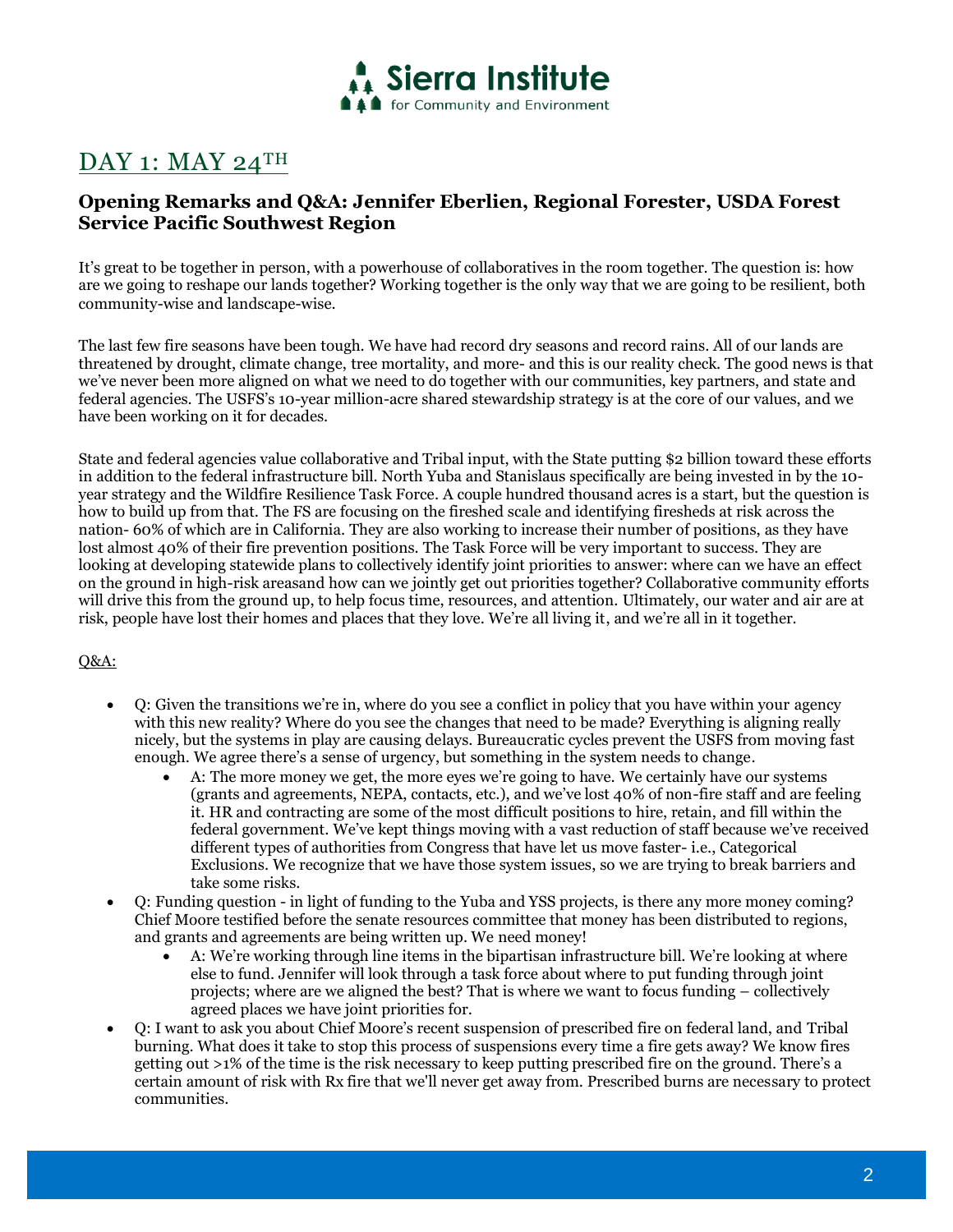- A: Chief Moore has to manage politics and social license around prescribed fire on a national scale. We have the ability to look at and assess the conditions that we have in our state, and are looking at our protocols. Jennifer thinks this is an opportunity to have more Rx fire in the end. We've improved our systems collectively – she's hoping we can use the pause to get a greater understanding and social license to do more prescribed fire in the future.
- Q: As we move from the small ~3,000-acre treatments to the 110,000-acre SERAL project that is necessary, what do you see as NEPA strategies? Can the Task Force provide a roadmap to help us get there?
	- A: They are trying to be as streamlined and efficient as possible and are looking at using as many CEs as possible. How do we get greater public involvement to bring people along? They want to work with USFWS and NOAA collaboratively and to see how we can improve our efficiencies across federal agencies. The Task Force is working on a roadmap.

## **Achieving Pace Through SCALE**: **Seven Steps to Achieving Recovery and Resiliency: Jim Mayer, CA FWD and Jonathan Kusel, Sierra Institute**

After the SCALE meeting in November, Sierra Institute and our partners reviewed the meeting notes and discussions to distill the information into a framework to inform the work that the Task Force is doing. The guiding principle of the document is as follows: California can only achieve its goals for reducing carbon emissions, protecting public health, and adapting landscapes to climate change by building the capacity of local collaboratives. Local partnerships possess essential attributes to achieve this including community-based knowledge, sciencebased agreements, ability to execute, experience-based feedback loops, and laboratories for adaptive management. The document outlines 7 steps to achieve recovery and resiliency, with 3 groupings: transform funding, accelerate woody biomass reduction, and align state programs, regulations, and management.



Seven Steps to Achieve Recovery and Resiliency

## *Transform Funding*

- 1. Fund project ready collaboratives and partners to increase pace and scale
	- CA must move from a funding model that is fragmented, limited term, and competitive to one that is consolidated, adequate, and sustained.
	- We need to develop capacity to do block grants.
- 2. Reduce inequities by supporting core capacity
	- Local collaboratives are at different stages of development, often as a result of their ability to secure state or federal funding.

## *Accelerate Woody Biomass Reduction*

- 3. Invest in utilization infrastructure for woody biomass reduction
	- Recent investments in landscape treatment and restoration are both historic and insufficient.
- 4. Accelerate prescribed burning and cultural burning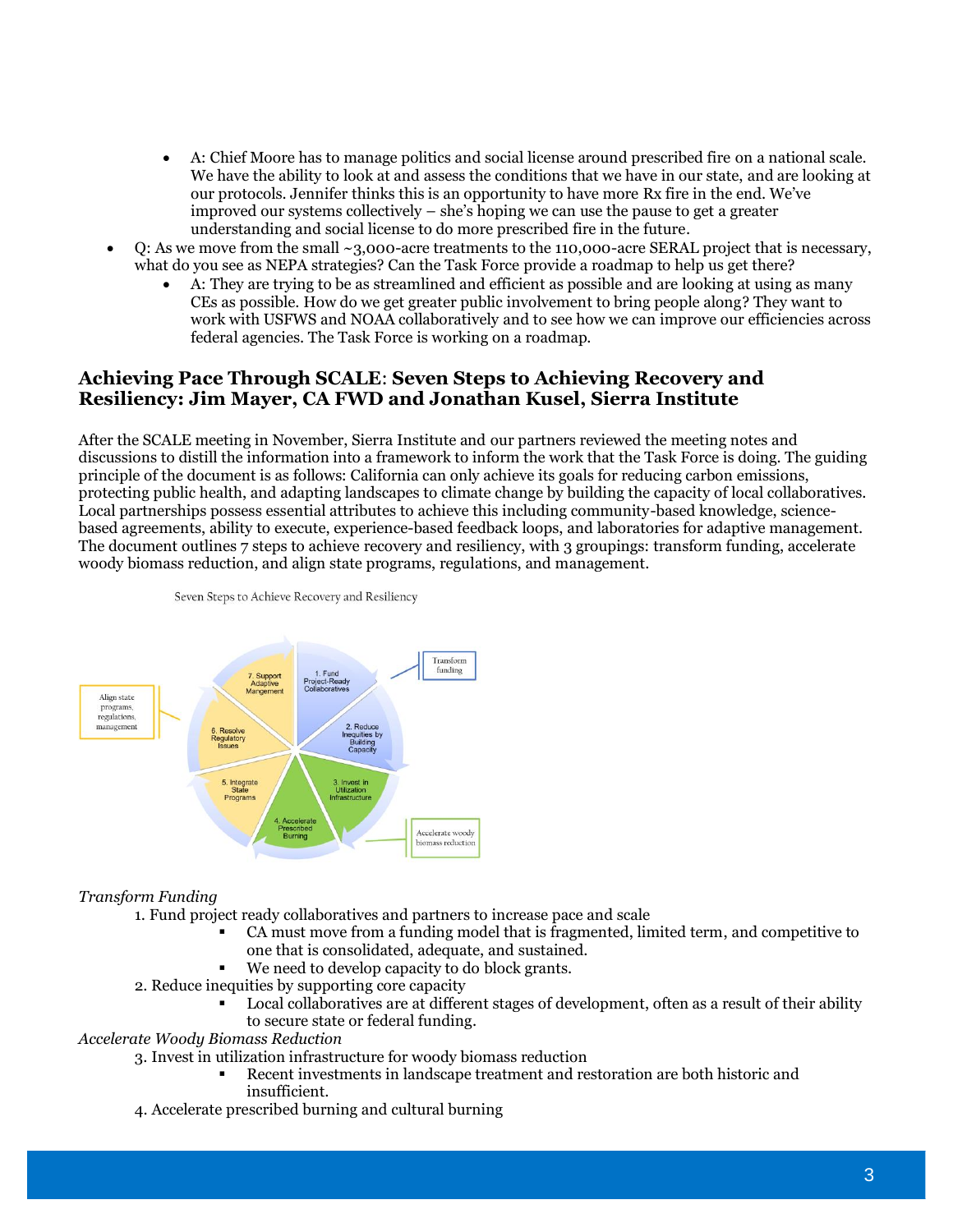**•** The State needs to accelerate approvals for prescribed and cultural burning throughout the forested landscape.

*Integrate State Programs, Regulations, & Management*

- 5. Integrate state programs
	- o The State needs to support cross-sector investments and activities.
- 6. Resolve regulatory issues
	- o The State needs to coordinate regulatory requirements and resolve ambiguities and conflicts.
- 7. Support adaptive management
	- $\circ$  The State needs to support learning and adaptive management across the collaboratives and gather feedback for future policy, budget, and regulatory decisions.
	- o Adaptive management is exciting work we can incorporate what we know at the state, watershed, community levels. With accountability comes flexibility, and collaborative groups need this from the State.

We are talking about creating new structures and processes. Trust and relationships are at the heart of this. We need to build the trust and understanding to get the work done. Without building collaboratives, we won't get to pace and scale.

- What success looks like:
	- o Financial support is integrated, adequate, and stable.
	- o Forest communities have capable local collaboratives and capacity.
	- $\circ$  Forest health, carbon reduction, economic security, and social wellbeing goals are met.
	- o Pre-settlement regimes of fire on the landscape are restored.
	- o Programs are aligned and coordinated with local plans.
	- o Collaboratives efficiently and confidently pursue projects.
	- o Actions incorporate learnings.

"Never doubt that a small group of thoughtful, committed citizens can change the world; indeed, it's the only thing that ever has" - Margaret Mead

• The sawmill ribbon cutting that recently occurred in Indian Valley is an example of community stewardship – a local 5 generation family-owned logging company (J&C Enterprises) is operating a sawmill purchased with grant funding, to help process logs from the Dixie fire and rebuild the town of Greenville. The mill would not have been possible without the state and federal funding to support it. This event brought community members and government officials together and was an example of the deep alignment between community needs and state and federal government to heal communities and restore the landscape.

- Q: Are there talks about how to lean into the Dixie footprint? How do you restore resilience by getting frequent fires back in that landscape?
	- $\circ$  A: We are working with the Maidu Summit Consortium and Greenville Rancheria to identify potential projects. Not all of the footprint is high severity burn and major concern is still there for fire in the near future. SI has launched a project to talk about what happened with the landscape in the Dixie fire and how to collaborate across the state, local, and federal levels. SI also launched a NEPA team to help the agencies and get work done more quickly.
- Q: I am privileged to learn about change management. We are influenced by experience. How do we incorporate the idea of change management so when we talk about cross-agency we can get to people's hearts so things can work and continue to work?
	- o A: Building organizational skills to manage change is required. Transformational change needs to be widespread and roots deep. We need to build the human capacity to be able to work together. The agencies are rule-bound organizations and there is a challenge when agencies want to shift responsibilities and create flexibility and encourage staff to take chances to promote work through partnerships.
- Q: How can we advance these concepts and recommendations? What more can we do beyond the paper and presentation?
	- $\circ$  A: We need to move ahead with the principles that have been identified to drive this work forward. It comes down to us all to think about how we apply these implementation principles to move the work forward. Taking the conversation to the next level and pushing it toward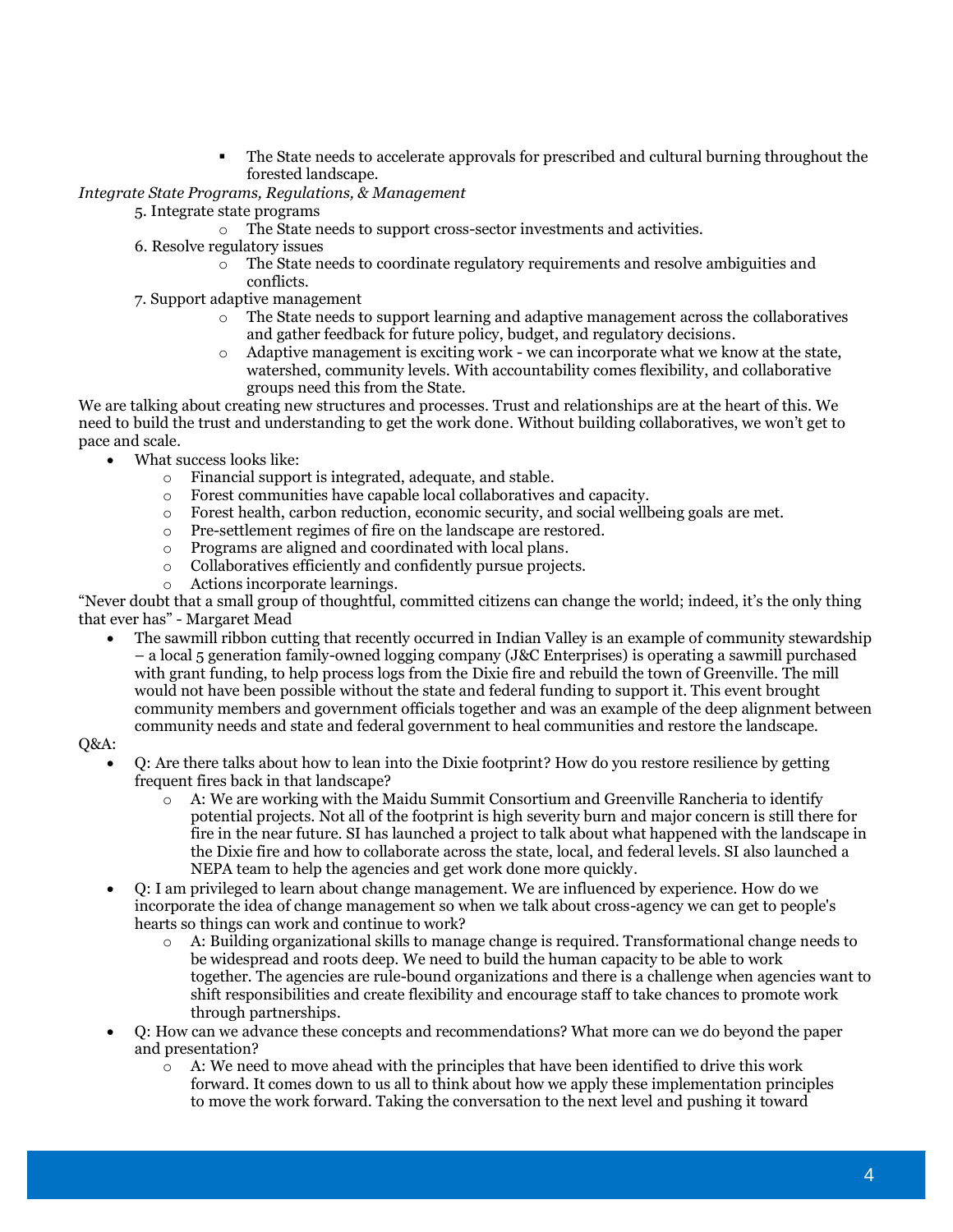legislation is where we need to go next. We need to stay diligent, follow up, and continue to push this work forward.

## **Collaborative/Partner Update: The Initial CFLRs (Collaborative Forest Land Landscape Restoration) in California Group Updates: Burney Hat Creek, Amador Calaveras Consensus Group, and Dinkey Collaboratives**

#### *Burney-Hat Creek Community Forest and Watershed Group (BHCCFWG): Todd Sloat*

The Burney-Hat Creek Collaborative was established in 2009 with the help of Sierra Institute, with 50% of individuals still involved in the collaborative. They have professional facilitation now. CAL FIRE has helped tremendously with strategic planning and project implementation, involving multiple partnerships. The collaborative has not experienced wildfire to the scale of other areas in the state yet, but they are trying to get work done as fast as possible. The group also helped the forest acquire CFLR funds. SCALE and RCDI meetings helped in the development of biomass facilities, and RCDs are co-leading feedstock aggregation for existing and emerging infrastructure. In terms of what the future looks like: all of the authorities are in place to help them do better work. It is really the human element and trust that they need to work on to get there. They are looking forward to figuring out how to develop more trust with Tribal, state, and federal partners.

#### *Amador Calaveras Consensus Group (ACCG): Rich Farrington*

ACCG is currently composed of 22 member organizations and has been active for 13 years. Last year was the end of the 10-year CFLR funding for the Mokelumne River Watershed. Last year, they treated 48,000 acres, and 53% of their funding was provided by partners and their grants. They are now working on other sources of funding- the Upper Mokelumne River Authority is using a Master Stewardship Agreement with the USFS to acquire funding. They just completed scoping for the first phase of their large landscape project planning, which included 25,000-acre hazardous fuel reduction and preparing the land for prescribed fire. Roughly \$2,000 an acre for field work will result in at least \$30 million in project costs. Phase 2 of the project includes a proposal for a 200,000-acre fuels reduction project. Time spent on applying for grants has been a barrier. They asked whether a joint powers authority is eligible for a good neighbor agreement, but have yet to hear an answer on this. They feel they could accomplish a lot more with multi-year block grants.

#### *Dinkey Collaborative: Juliana Birkhoff*

Funding for the collaborative has included over \$11,000,000 from Congress, \$4.5 million in two large California Climate Investment grants, \$1.9 million in matching projects, and \$350,000 in partner donated time. The Dinkey collaborative formed as a result of bitter conflict and litigation over forest use from 1980-2000. Gridlock led to decreased management and less forest products and infrastructure. The dense Sierra National Forest was less resilient to drought, diseases, and changes from climate and fire. Environmental groups, forest industry representatives, and local groups got together to forge a compromise. The group obtained CFLRP funding in 2010. The collaborative includes over 20 active partners, with two very active and competent RCDs. Structurally, the group is composed of the large collaborative group, in addition to working groups that come and go, including groups for land use planning, cultural burning, socioeconomics, and prescribed fire. Accomplishments include developing a process to prioritize restoration areas (Landscape Assessment Process), planning 5 projects in priority areas, reviewing NEPA documents, helping SNF implement projects, and reviewing and approving three SNF projects to respond to tree mortality. In regard to challenges faced, the 2020 Creek fire, as the 5th largest fire in CA history, set the district back. COVID and fire together have made progress difficult for the collaborative. SNF is an area that is likely to have stand replacing fires and trying to retain enough forest to allow for seed dispersal is a challenge, and replanting has been challenging and controversial. The stands are some of the last remaining areas for endangered and threatened species. Additionally, there is low capacity to get work done in small southern Sierra towns- jobs are not paid enough and are dangerous. There is also a big division in the Dinkey collaborative about large landscape planning, and condition-based management. Finally, there is ongoing uncertainty about future funding sources.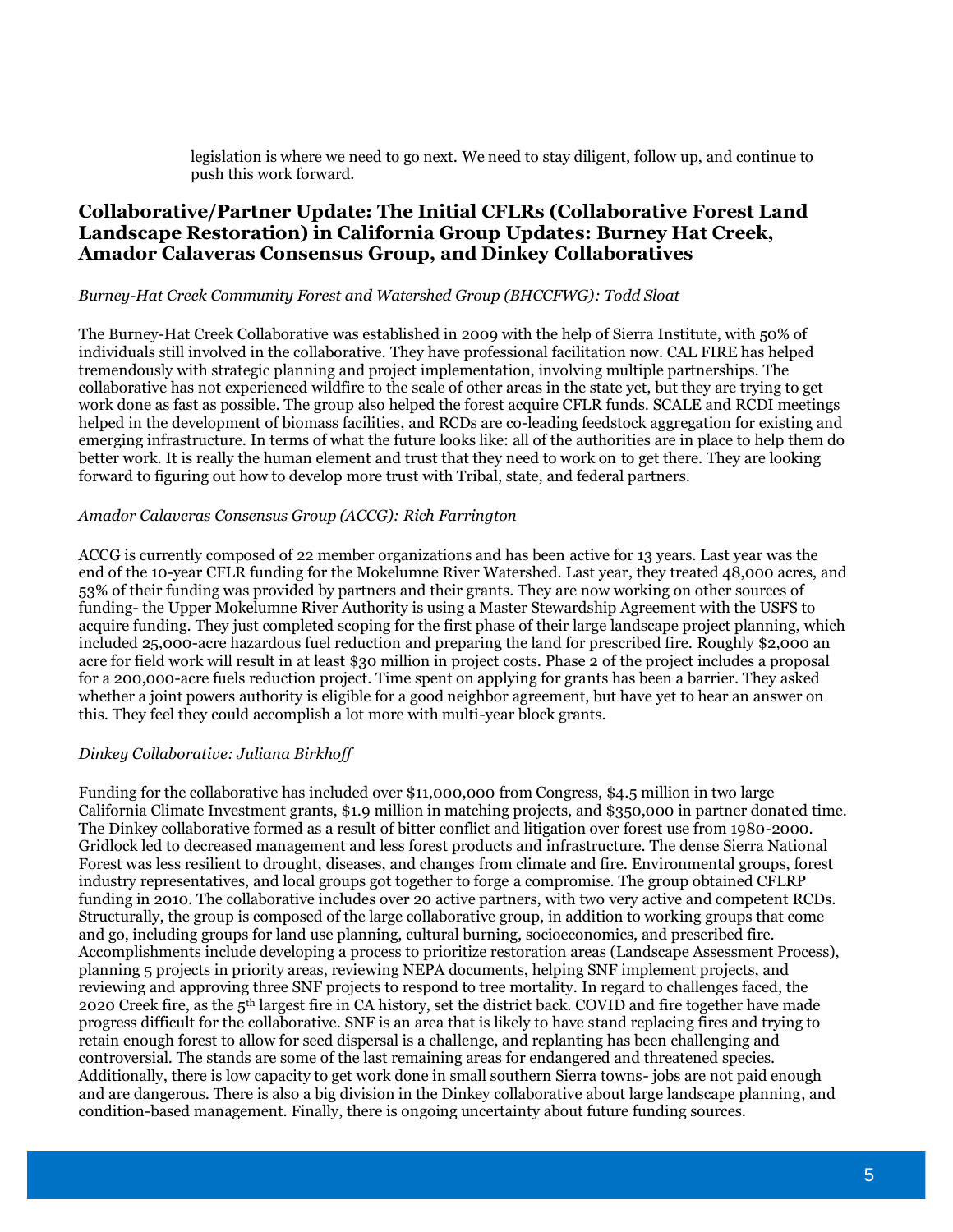- Q: How does your collaborative pay attention to the forest revision process?
	- A: Environmental questions are first and foremost in people's minds. Is the science current enough for climate change and does it protect endangered species enough? The large landscape planning is too vague.
- Q: Given that you 3 groups were the initial CFLRs in CA, what is the current status of these projects, and are you interested in pursuing funding in the future?
	- A: Todd: Our collaborative continues to function without the funding and has secured funds from other sources.
	- A: Juliana: The USFS likely won't entertain a 4th application for funding from the Dinkey collaborative. They are trying to help groups plan for a future funding source that isn't just grant funded. It's hard to find NEPA funding- that is a problem with current CFLR funding.
	- A: Rich: I agree with previous speakers. We have to look elsewhere for funding and we are pushing the envelope to do it. Long term funding is what we need to accelerate pace and scale. We have a minimal staff of consultants, how do we start a 200,000 acre project? We need a new team to do that.
- Q: Has CFLR grant funding resulted in any net increase in human capacity, net business growth and development? Do you see prospects to continue to grow workforce with continued state funding over the next 5 years?
	- A: Todd: Yes, we've seen net growth and capacity. It feels like the industry has adjusted to meet private land management. We need mechanisms that have levels of assurance for 2 years down the road.
	- A: Dinkey: We've seen a decrease, especially in the Sierra National Forest staff. I could use guidance to see how to help districts and forests think about workforce development as an outcome. We've seen growth in the Sierra and Yosemite RCDs, they've done a great job. But we haven't seen new forestry crews or timber management.
	- A: Rich: The biggest power we have is the joint power authority. That group has gotten grants working with the collaborative, so we have developed a small bit of consultants that work with us. The core people we have built our foundation on is great, but that foundation is not going to be enough moving forward. We are looking at Blue Forest options and loans to provide additional capacity.

## **Collaborative Update: Lessons Learned in Designing and Implementing Landscape-Scale Forest Health Plans: Yosemite Stanislaus Solutions and North Yuba Forest Partnership**

### *Yosemite Stanislaus Solutions (YSS): Mervet Mitri and Byron Krempl*

YSS is a diverse collaborative with huge partnerships. They have a Master Stewardship Agreement (MSA) between YSS, Tuolumne County, the USFS, and the Tuolumne River Trust. Communication has been their greatest asset. The Tuolumne River Land Trust works with the county to implement projects, and YSS helps the FS to bring more funding and capacity in to get more done on the land. They currently have 2 large landscape restoration projects. One is focused in the Rim Fire footprint (roughly 414 sq miles burned). YSS brought in \$11.5 million to help restore the landscape. They are helping to reforest the landscape and fill in capacity gaps with the Forest Service. The other is the SERAL project, which is a proactive project to help prevent large scale wildfire. YSS and the FS worked together to determine what a successful large landscape project would look like. They completed an EIS in 18 months for 180,000 acres, with 1 of 2 decisions signed. The 2<sup>nd</sup> NEPA decision is in a conflict resolution phase. They have \$6 million in funding to implement and have local contractors for fuel reduction. Between these two efforts, they have approximately \$200 million in projects either signed or ready to be signed.

*North Yuba Forest Partnership: Kat Perlman, South Yuba River Citizens League (SYRCL)*

#### Q&A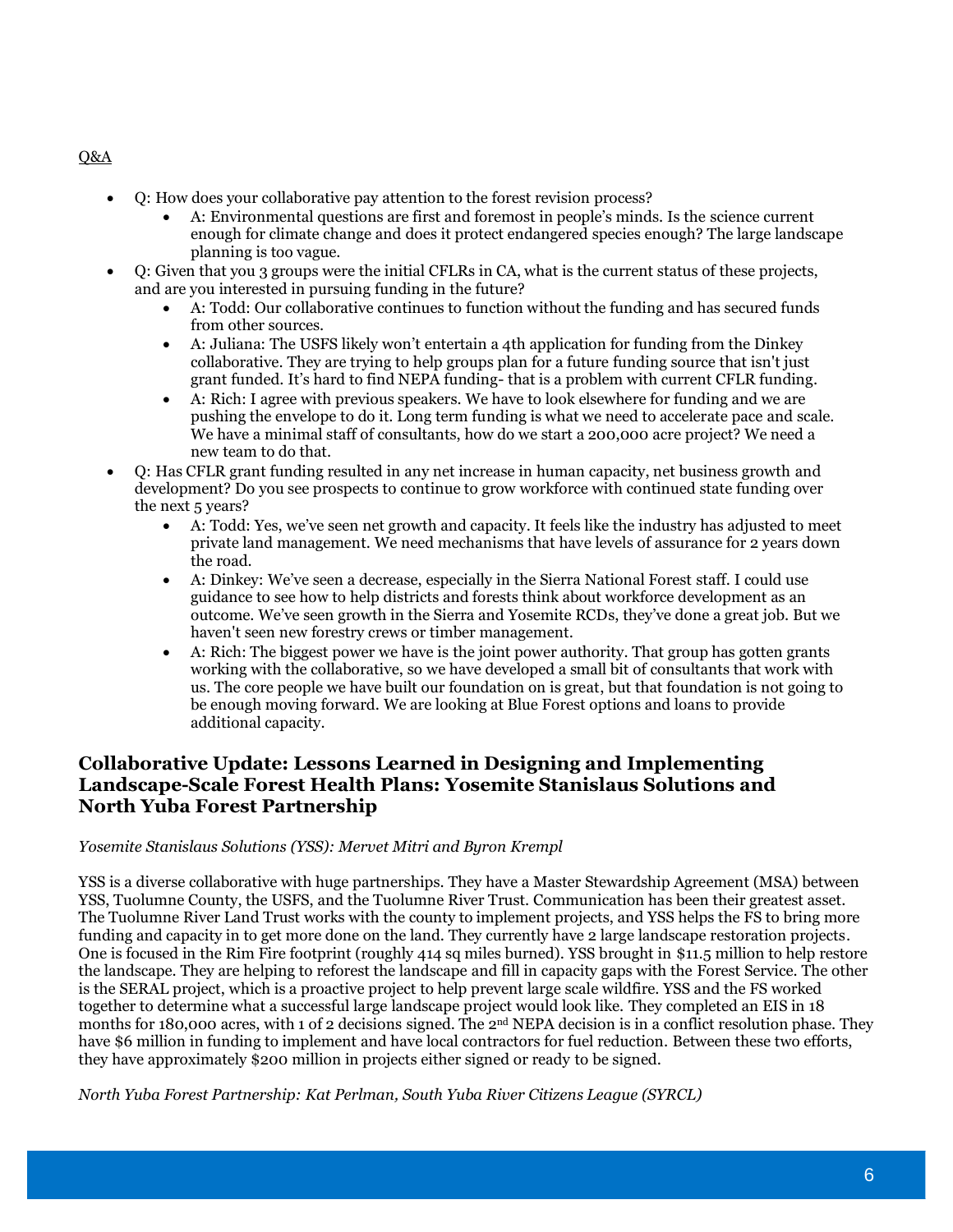SYRCL is 1 of 9 partners on the North Yuba Partnership. Conversations of the group started in 2016 on the Tahoe National Forest and started to identify the Yuba River watershed as one of the focal watersheds, get plans and funding on paper, and link Blue Forest Conservation with the FS. The French Meadows project in 2016 served as a prototype in getting the TNF comfortable with partner supported, larger restoration projects. Leadership on the Tahoe took to the idea of working with forest resiliency bonds and Blue Forest Conservation. Yuba water agency was identified as an investor to fund the Yuba project. SYRCL is involved in capacity building and contracting out NEPA partners. They are in the early stages of the partnership- an MOU was signed between the 9 partners in 2019 and has turned into a very solid partnership. Specifically, having Sierra County on board has been very impactful to pushing work forward and involving local partners in the planning process has been key to scaling up. The North Yuba project is over 300,000 acres. They work to include stakeholders and community values in the planning process and are incorporating stakeholder prioritization on restoration areas. They are in early conversations to include shovel-ready projects in the footprint so that all projects are not in the same stage of NEPA readiness. They are also working on how best to use the CFLRP funding to create a robust monitoring plan. It is an exciting time, with a flurry of activity as we figure out how to move forward and be effective.

#### $O&A$ :

- Q: (To YSS) Is it safe to assume fuels reduction projects have chips associated with it? How are you thinking about scaling?
	- A: Chips are not being removed for the first series of fuel breaks. The first decision includes no biomass removal, which is the least controversial. The 2nd decision will allow for biomass removal and the MSA will speak to duration. There will be sustained perpetual feedstock through 2 MSAs.
- Q: For those of you working with counties, what is true about your county that made that logical/likely?
	- A: YSS: There is 70% public land in Tuolumne County. Difference is local leadership. Local leadership and innovation are key. The Rim Fire was a wakeup call for county leadership to work together with partners. County representatives are longstanding participants with the YSS collaborative group and this builds trusting relationships.
- Comments:
	- North Yuba Forest Partnership: NFF has stepped up and brought capacity in terms of implementation. This has allowed the partnership to show progress, beyond what they would have been able to do with just federal partners. Bringing in additional capacity-building partners like NFF is huge.
	- What do we do with all the biomass? We are looking at being in the center of one of the few remaining green watersheds in the area. Finishing funding is vital. We need to finalize biomass plants. How can we best move forward with that funding? Biomass plants need to be a priority and they need to be funded.

## **Block Grants and Capacity Building: Keali'i Bright and Brian Newman-Lindsay, Department of Conservation, RFFC Program**

The goal of the presentation is to 1) achieve understanding of goals, context, and direction, 2) test proposed path using the group's expertise, and 3) inform RFFC guidelines and regional framework. The draft RFFC guidelines have been released, and the value of the SCALE network is to test the path they are trying to set and how ideas will play out in reality. The goal is to line well-thought-out, flexible funding to achieve statewide goals and meet needs. The challenge is that there are many funding sources with various rules, timelines, etc. They are working in two timeframes. The goals of the regional frameworks in the near term are to assemble and fund existing, actionable groups of projects. Long-term goals include comprehensive plans, combined funding, and long-term plan implementation. Key elements of the regional frameworks include statewide input and support, regional leadership, regional plans, project portfolios, long-term aligned funding, and monitoring of progress. There will be statewide priority setting for regions of the framework, with regional forums, regional profiles, and regional metrics and assessments. The purpose of regional priority plans will be to help regional partnerships organize, plan, and work across all lands, build regional support, and align with Task Force goals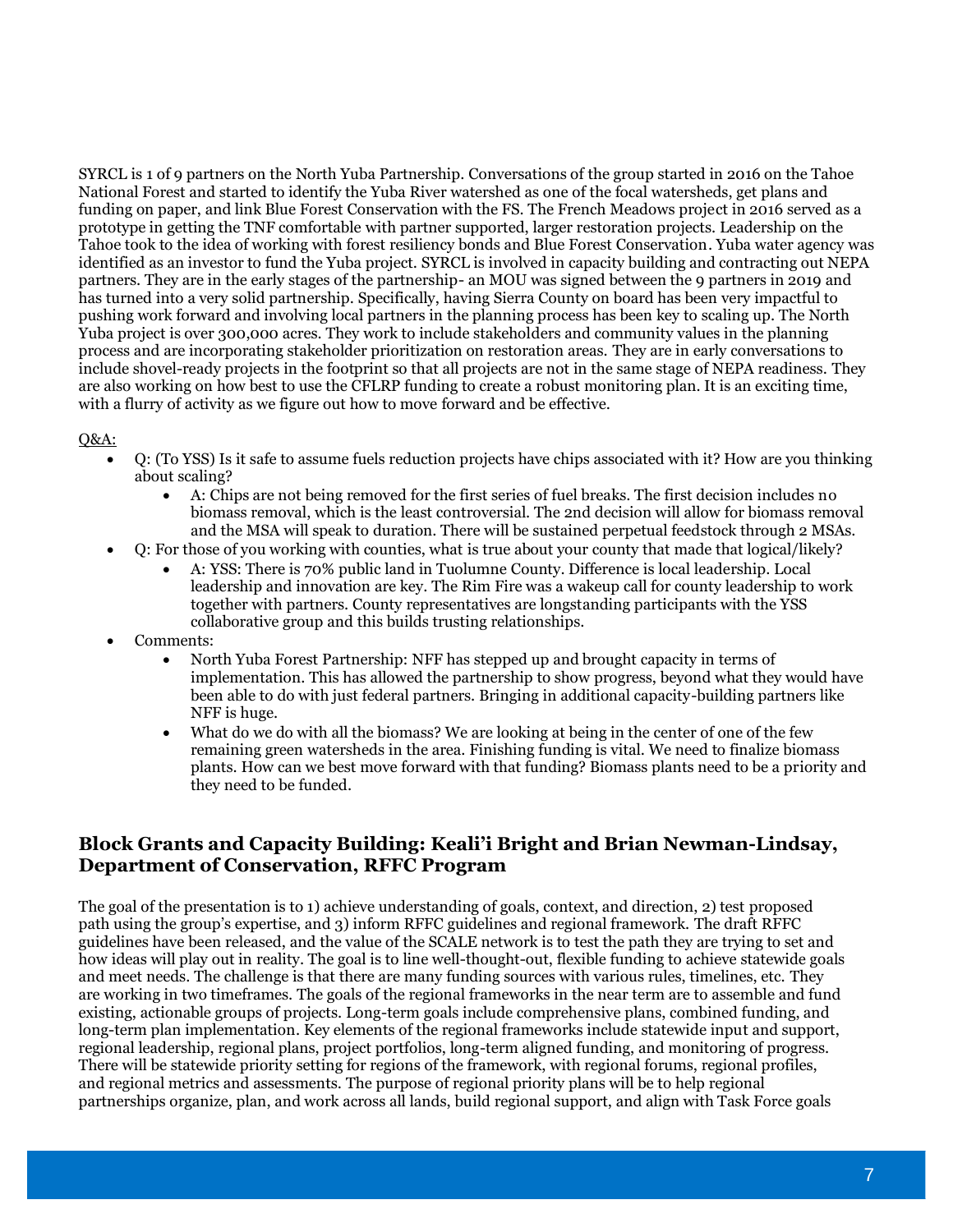and strategies to open long term funding opportunities. Key elements of the plans will include geography and governance, assessment and methodology, and landscape portfolios of projects.

The RFFC mandate recently got expanded, with 10 different regional block grantees, split into subgroups. They are seeing good planning efforts, but some confusion about how this new system will work. New guidelines outline key priorities for community and regional visions. The program wants input from collaborative groups on if this block grant system will be useful. 3 key elements will need to be addressed in the regional plans: 1) geography and governance, 2) assessment and methodology (what is the need of the landscape and how that can be addressed using the plan), and 3) a landscape portfolio of projects (bringing projects together with benefit in mind to seek consolidated, multi-year funding. This is an opportunity for the regional plan to articulate who players are, what they need, and tools that they use.

They want to know, do the elements of this plan apply to the work that SCALE representatives are doing now, and how can they adjust them to be relevant? They are doing everything they can to provide flexibility in funding and capturing these 3 elements in the plans can give entities the ability to plan from within.

- Q: There are 4 regions within the regional framework across the state, the Sierra-Cascade region is big and encompasses a lot of counties, some of which do not have collaborative groups. Are you envisioning the creation of "super collaboratives" to make these regional visions more cohesive? What about the regions without collaboratives?
	- A: We are trying to make investments and build trust in our regional partners, then try and identify ways to hold those partners accountable. For example, RFFCP's primary partner in the Sierra is Sierra Nevada Conservancy, which has 7 subregions. RFFCP is putting a lot of trust into SNC and their process, and SNC trusts their local partners. We want to identify gaps, where there may not be active partners with capacity to do this work at a regional level.
- Q: Do we have the capacity to add these tasks to our load as collaboratives? How do we accomplish this while increasing pace and scale? Will this effort take time away from increasing pace/scale?
	- A: We hope that what we are proposing is work that collaboratives are already doing, while providing a framework to create a working portfolio.
- Q: Could you articulate what level those regional plans will be developed at?
	- A: We are working with many different agencies and funding authorities. We assume there will be plans at all parts of the spectrum, the ones that rise to the top will likely have an easier time lining up more funding over longer periods. We want to take some of the large priority areas off the table, so we can focus on the areas that may need more capacity building. We don't want to dictate the size and form of the regional plan, we want regional plans to articulate the needs of the region and develop a plan that articulates those needs. It is a plan with a lot of nesting. Different regions are approaching this differently, and we want to allow for that.
- Q: Are you providing funding for staffing, etc.?
	- A: We provide funding, some of which is applied to staffing, other federal funding is also being utilized.
- Q: Who will administer the block grants?
	- A: The goal is to have less competitive grant proposals, in the Sierra, SNC will be the regional intermediary. Some regions are easier - you can give large block grants to certain regions with outlined plans. How do you fund the large Sierra Nevada region, with different partner capacities? We need to collectively figure out what to do about funding the Sierra- what is the right level to administer funding? The idea is to have this kind of framework to make yourself eligible for block grants. This is up to the Sierra Nevada region to figure out.
- Q: Do you consider fire resilience to cover post fire recovery? If so, why do we not have Dept. of Wildlife, Dept. of Resources, CalTrans, Public Health on this list of players?
	- A: I agree with you, there are a lot more players here. This list represents who is actually sitting on the task force. We need more structure about this funding opportunity before we bring in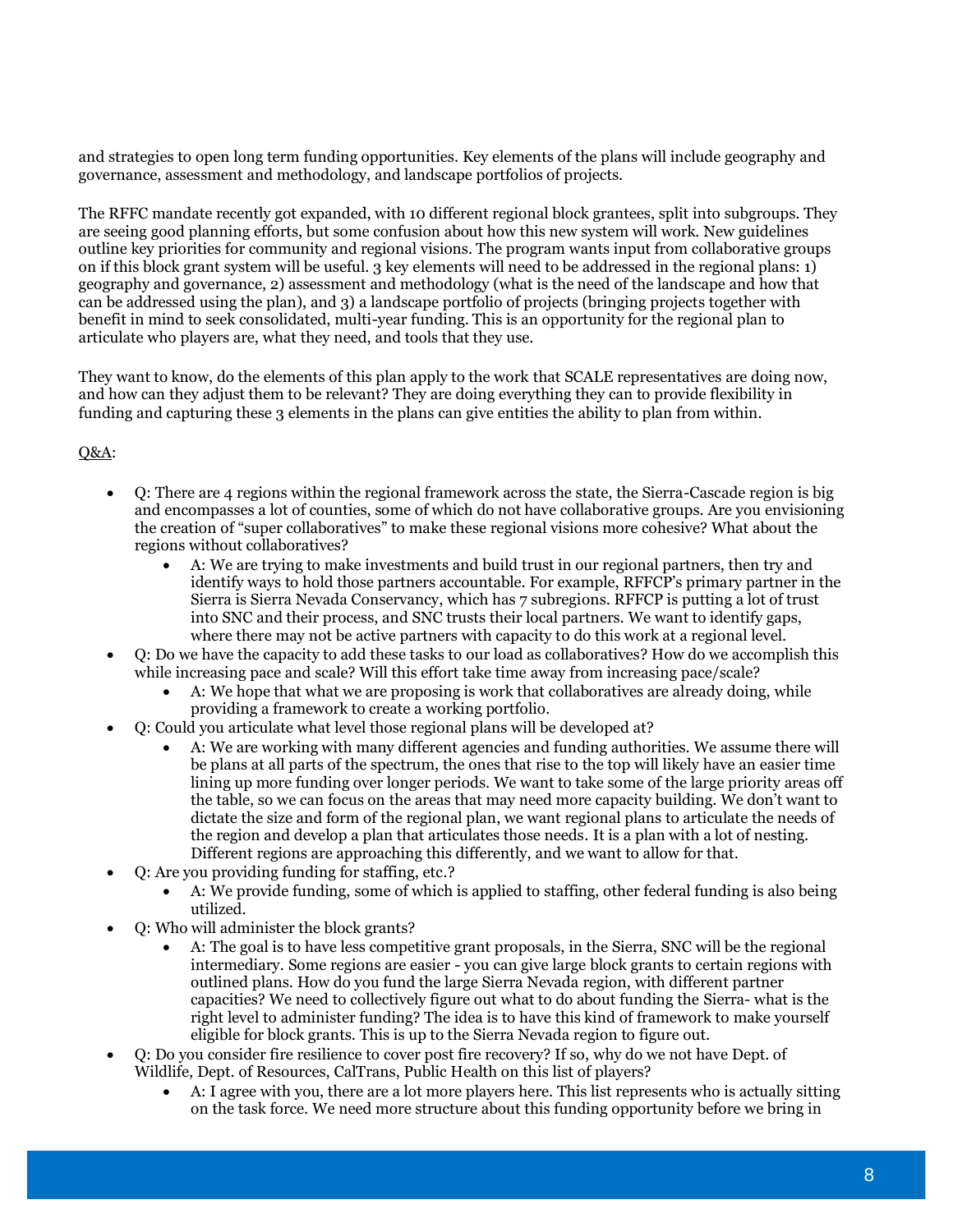more agencies, that's where your feedback comes in. Once we have a portfolio and system in place, we can bring in more agencies.

- Q: What is the scale of money we are talking about in block grants?
	- A: This is an opportunity to organize needs in a way that captures both small and large funding opportunities.
- Q: How do we avoid paralysis by analysis? If we plan enough, we will lose all of our forests. I worry that we will be so lost in planning that we will lose the ability to be preventative.
	- A: Once an entity walks through with a plan, we turn it into a regional priority plan, and act. We do not see this as additional planning. We want to consolidate. Consider the near term and long-term goals we presented in the beginning- we are trying to provide a vehicle for plans starting immediately. We need to look at scale planning strategically. There won't be room for managed wildfire until we can have conversations about managing those risks. These regional frameworks build a mechanism for us to have those conversations.

## **Closing the Loop: Investing in Utilization and Biomass Supply (Panel Presentation/Discussion)**

#### *Phil Saksa- Co-Founder, Blue Forest Conservation*

Blue Forest is working with private companies interested in fire resilience, particularly hydro and water utilities affected by restoration work. The North Yuba Partnership is focused on a 300,000-acre landscape in the Tahoe watershed. An abundance of biomass waste is being created as a result of successful landscape projects and we need to do something with it. Specifically, 2-3 million tons of biomass per year is anticipated if the goal of 1 million acres treated per year is accomplished. Large, long-term contacts with small biomass facilities are lacking, so Blue Forest works with partnerships that have stewardship agreements with the USFS and others. The North Yuba project is anticipated to cost roughly 80-100 million to restore the landscape. As they finance projects, they can use 3rd party partners to facilitate long-term contracts with increased flexibility. This allows contract facilitation where it hasn't happened before.

A report was recently released from Berkeley Law titled "Branching Out: Waste Biomass Policies to Promote Wildfire Resilience and Emission Reduction," which provides a set of recommendations to the State from experts across California. Specifically, what are barriers to facilities, and what are recommended solutions i.e., should the state facilitate a broker for woody biomass? Exchanges in feedstock can happen and facilitate movement of biomass throughout the region. Maps need to be created of where facilities should be located and where supplies exist. Immediate needs of where biomass is located now may not always be the need for sustainable forest management. The State must also invest in workforce capacity and needs. Investments are stepping up in infrastructure. Additionally, Blue Forest is helping to develop a biochar offset protocol, which would allow for cutting costs in half with offset credits to create better carbon and economic outcomes. This is what they want to be doing with biomass utilization.

#### *Michael Maguire, Associate Planner, Office of Planning and Research*

OPR's Woody Feedstock Aggregation Pilot Program was developed in response to action item 3.10 of the CA Wildfire and Forest Resilience Action Plan to address feedstock barriers through pilot projects. Specifically, the plan states "OPR will develop five pilot projects to test new mechanisms for developing long-term feedstock contracts. Information and templates from the pilot projects will be shared broadly to provide a menu of options for broader adoption. \$2.5 million has been allocated through SB 85 for the pilot projects, with \$500,000 available for each project. They are developing a learning cohort to bring pilots together, to discuss challenges and solutions, and to address concerns. Project deliverables include organizational studies (financial and economic analysis, carbon analysis, feedstock analysis, legal analysis, community analysis, wood product market analysis, infrastructure assessment, etc.) plans (legal structure implementation plan, entity action plan, long-term action plan), infrastructure development (sort yard and/or log deck and wood product campuses), a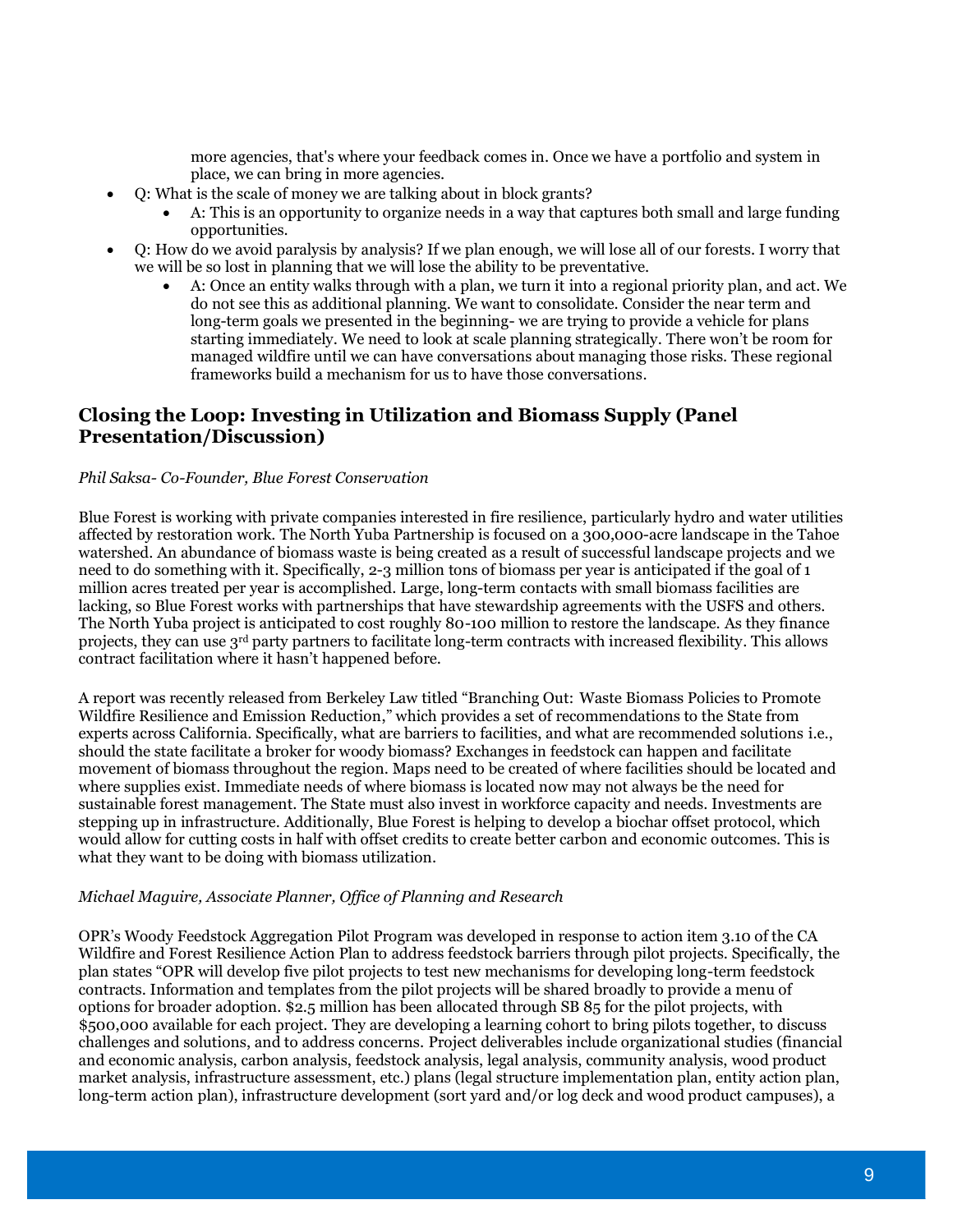feedstock mapping and aggregation tool, community engagement workshops, and quarterly progress reports. There will also be a final report of lessons learned, with an overview of study findings. Pilot regions include the Central Sierra Project (Alpine, Amador, Calaveras, Mariposa, and Tuolumne Counties), the Marin Biomass Project (Marin County), the North Coast Resource Partnership (Del Norte, Humboldt, Mendocino, Modoc, Siskiyou, Sonoma, and Trinity Counties), the Northeast California Project (Shasta and Lassen Counties), and the Tahoe Central Sierra Initiative (Amador, El Dorado, and Placer Counties). Learning cohort meetings are bimonthly, open to the public, and cover topics including governance structure, partnerships and networks, tools and technologies, wood product market opportunities, future funding sources, and risk management and insurance.

#### *Todd Sloat, Fall River RCD*

When the RCD was trying to get the green light on their biomass facility, they needed a long-term feedstock contract. There were a lot of moving parts, and they convinced one LTO to take a lot of the risk. The risk is high, and we need a solution. There is existing infrastructure in Northern California. We need a market assessmentcan we maintain viability? We need to consider community-scale, which can be slow, but productive. June 1st is the kick-off meeting with 35 entities.

#### Q&A

- Q: (To Phil) I want to learn more about what you were saying about being an implementation partner, looking at entities that have stewardship agreements, and how that works. I have a contact willing to underwrite a facility in El Dorado County. They discussed feedstock agreement. They are going to use biochar and bioenergy and get money back from sales. How does that work in terms of your investors, how do we collaborate?
	- A: We are not foresters or contractors. When we work with implementation partners and secure finance, we do that with a 0% loan. We pass those investments along to an implementation partner, a group like a water agency for example, and agree to pay that investment back and state grants. These reimbursable grants can create cashflow issues. The partner manages the project on ground with woody material coming off projects and projects happening on ground. Negotiation is what are they comfortable entering into based on the work they see in front of them. Contracts could be facilitated through RCDs, etc.
- Q: One of the challenges that groups have faced is that at a half million tons of biomass, you are moving beyond the community scale. When you are thinking about a feedstock contract, does the size of the feedstock matter?
	- A: It's about building capacity. Initially you'd start with someone that can start a small contract, to build trust capabilities in order to scale up. It depends on the project, and the environment. It's important to be realistic about the transportation costs and distance- this will influence what the potential contract will look like.
	- A: I like the idea of community scale because if things go south or get difficult, community scale facilities are more likely to survive. Scaling up to bigger facilities causes a higher level of risk to get feedstock to that entity, so size needs to be carefully selected based on geography. Ag waste is another possibility, depending on location. We need an aggregation process- feedstock yards that can store material in the winter, or store material in log form (this will last longer than in chips).

## **Collaborative/Partner Group Updates**

*Tahoe Central Sierra Initiative (TCSI)*- Erin Ernst

TCSI covers a roughly 2.4 million-acre landscape with several watersheds. The group formed out of a recognition that there are grave forest health restoration issues across the landscape, as well as woody biomass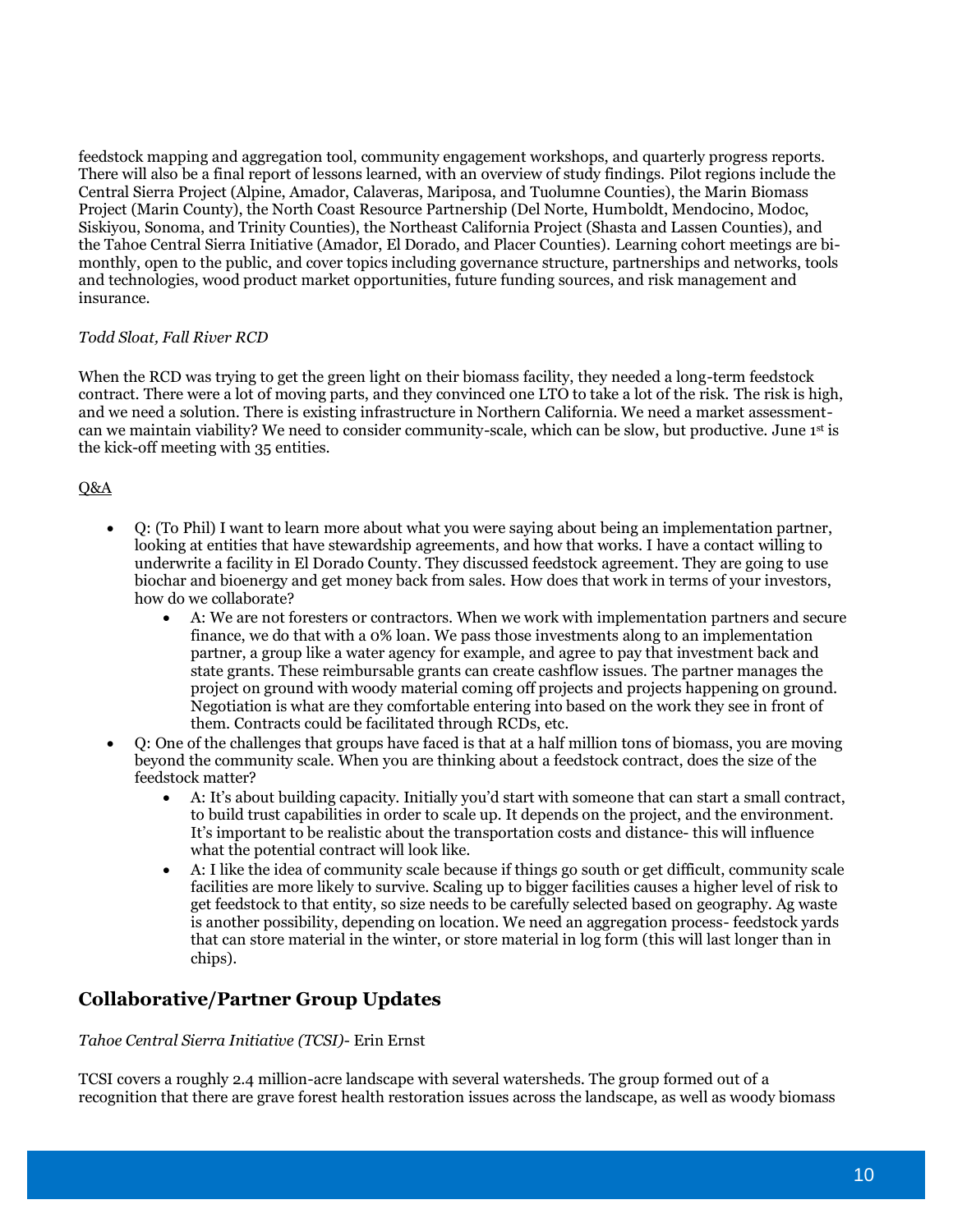interest. It was developed to create innovative planning using a science-based approach to ecological resilience. They have had a lot of early success with funds from CALFIRE. They have received \$31 million over 3-4 different awards. They completed first implementation work this year. Their framework and pillars of resilience have gotten traction; the State has adopted them and the Task Force is using a modified version of them. The pillars are not a static idea and are meant to be used to work best for the entity using them. They developed a blueprint for restoration and analyzed current and projected future conditions to prioritize treatment across the landscape. There are many stakeholders involved in the group- including MOU partners, Tribes, and NGOs. It is of huge value to get more entities involved in TCSI. They hired a full-time outreach position to assess stakeholder needs. They are starting to develop a sub-regional priority plan including the pillars of resilience and outcome statements. They are working to develop a priority portfolio for planning projects over the next 10 years. It is designed to be a living document to be updated as time goes on. It prioritizes maintenance and is adaptive to chance with the changing landscape, taking wildfires into account in real time.

#### *Alpine Biomass Collaborative (ABC)- David Griffith*

ABC is a small collaborative in Eastern Alpine County. With the help of CHIPS (Calaveras Healthy Impact Solutions), they applied for a grant to do a scoping study on biomass utilization and helping the local economy. In the study, they looked at available biomass, alternative uses of the material (i.e., pole and post plants, heating systems, and biomass energy). A second study was completed regarding the district heating system for Kirkwood. They had been using propane for district heating, which comes with many issues. Financial analysis did not look good for biomass heating- it would be 18 years before paying off the investment. The Public Utility District is not interested. Sierra Institute had extra money and donated time from an engineer, allowing them to improve things considerably based on the North Star project. They made project cash in the first year. Kirkwood is still not interested with grant funding and help and are moving to electricity instead. One thing of great importance to the region is that Tahoe Forest Products is developing a new sawmill in Carson City, NV and are close to signing agreements on Washoe Tribal lands. If the Tribe is interested, this would reduce permitting difficulties and change the dynamic on the east side with what can be done with biomass.

## **Reflections on the day**

#### *Erin Ernst*

Erin attended her first SCALE meeting 2019. The value of SCALE meetings is the ability to have conversations that are not being had elsewhere, which is so important. She has not seen another space that allows this. We are talking about work we are doing and want to do. This is not just about landscapes, but people as well. These relationships allow us to be innovative and make things happen.

#### *Nick Goulette*

Nick has 20 years of working on community-based resiliency. Failing is an essential part of the solution. He is inspired by the work that SCALE partners are doing- including taking risks with agencies. In particular, biomass facility development,  $3<sup>rd</sup>$  party NEPA, and prescribed fire on federal lands are tough. We need to make our work more efficient in the funding process and work with intermediary organizations, with grants and agreements cooperation included. We are in a deep crisis. Fire impact is overbearing, and everywhere. We are dusting off, getting back up, and continuing to fight. "I refuse to be a victim of this circumstance- this needs to be a place where people can live." Not being victims together, that's what it is going to take.

## $DAY$  2:  $MAY$  25<sup>TH</sup>

**Opening Speaker: Patrick Wright, Wildfire and Forest Resilience Task Force**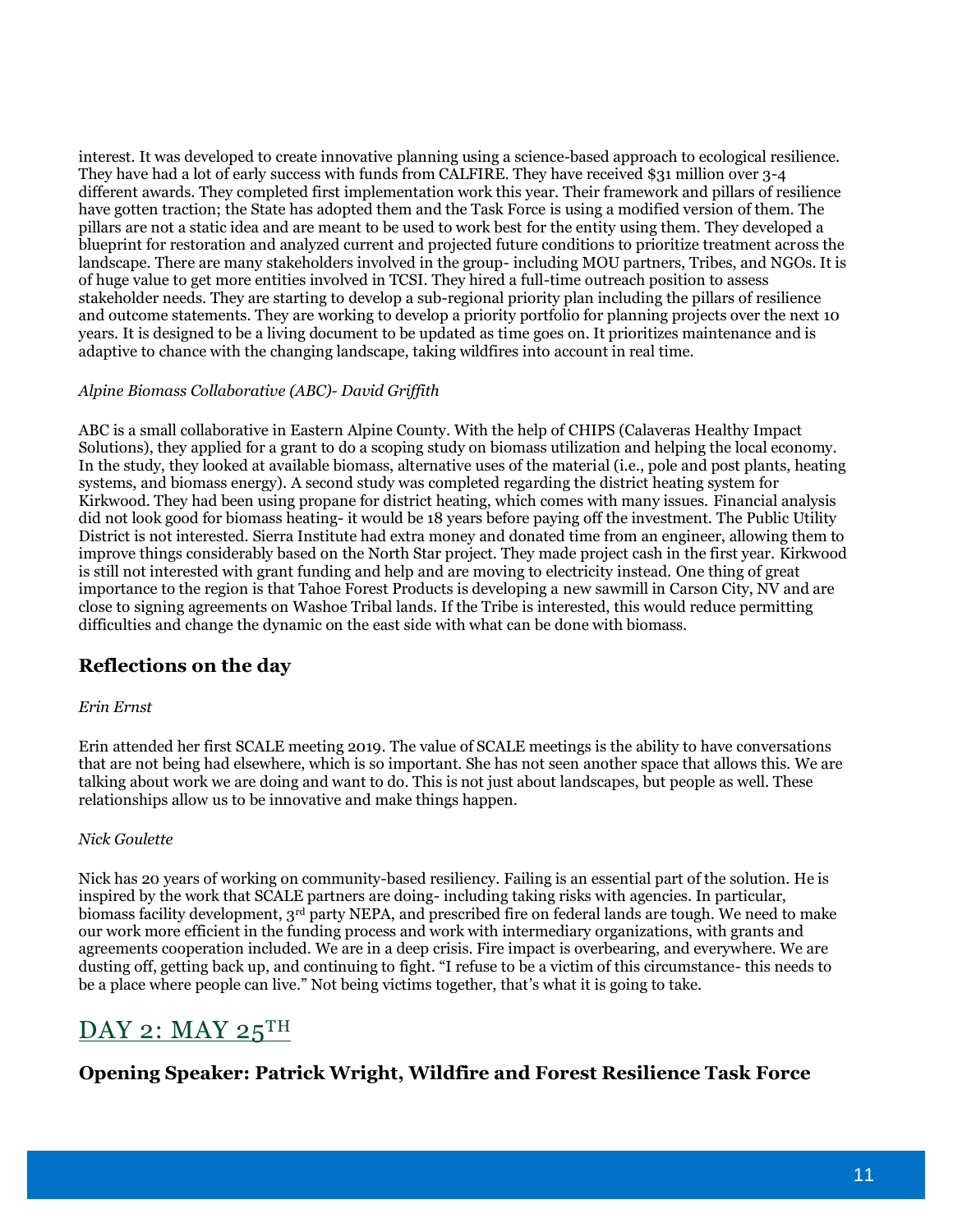There are political difficulties regarding wildfire planning- it is challenging to simultaneously educate people about wildfire issues and get work done with the money we have right now. There are many tensions including:

- Getting work done on high priority sites v. slowing down and focusing on collaborative efforts
- Focusing efforts v. spreading them out over time and space
- Planning v. implementation- the State needs to be accountable for money they are spending on priority areas. Broad base support, monitoring, capacity, and transparency are key.
- Competing priorities: protecting communities, biodiversity, water, and other interests. How do we develop a statewide approach that reflects diverse values? What's the happy medium? Agencies are rule-based, but the State wants to take a more flexible approach to allow collaboratives to decide which priorities to push forward and adapt. The idea is to start with where the local priorities are and grow them over time.
- What is the right scale? State and federal agencies need to respect that local regions within the state need to come up with different scales of work.
- Land ownership- cross-boundary work is hard and different agencies deal with CEQA/NEPA differently.
- Lastly, how to deal with data.

The State does not have clear answers of how to deal with these tensions- but is working to address them through a 3-pronged approach:

- 1) Statewide strategies: avoid duplicative state and federal versions of programs and instead align efforts, i.e., private landowner assistance and seed banks
- 2) Statewide inventory of recently completed and planned projects with an ongoing tracking system
- 3) Regional frameworks: just beginning to evolve. Given all of these tensions, how do we develop a framework that is common but also reflects diversity across the state? The pillars of forest resilience are a single set of common indicators across agencies with metrics to evaluate those pillars for projects in the state, with a regional assessment to be completed on how each region is doing against those metrics. The idea is for the State to start with where the science is telling us to focus, then shift to capacity and match science with workforce and project readiness/pipelines. Given these two things (science and capacity), they will determine where to invest and get agencies to align support to priority areas. This is currently just a concept, and work needs to be done to make this a reality. Up until 2 years ago, there was no money for planning. It's remarkable how in the last couple of years communities have made the argument that they need funding for planning and capacity building.

 $O&A$ :

- Q: In regard to the statewide strategy and tiers for the regional framework, a lot of that is based on authorities. One of the things that is critical is looking at things hyper-logically in a watershed context. Challenges in our communities have increased a lot over the last few years (wildfire, water quality). How can we add science within the regional context hydrologically?
	- A: The drought will bring increased attention to this. Initial modeling indicates that although we are focused on the impacts of fires, in 20-40 years drought will have as much of an impact to our landscape as fires in terms of tree mortality. There are too many competing watershed plans (DWR, IRWM, DOC). The watershed network needs to come back, but in a more cohesive way. Some collaboratives have very strong connections to watershed groups and water utilities, others don't at all. This is a challenge.
- Q: Could you expand on the \$100 million for capacity building? What are the key needs? Is this going to be regionally driven? There is a huge disconnect between managers' ability to use planning tools. A lot of staff just do not know what tools to use.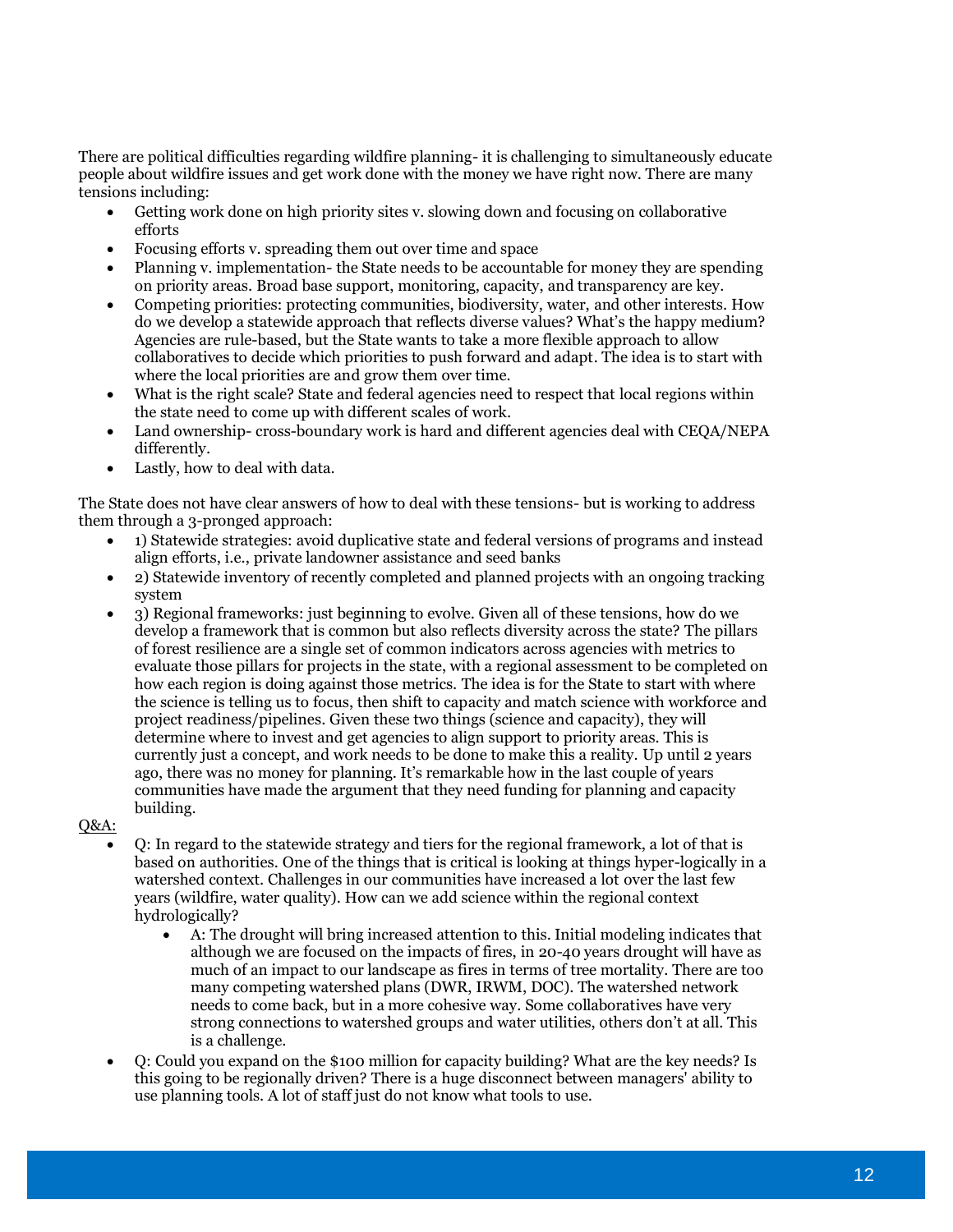- A: The Department of Conservation has money to provide capacity grants. The challenge is that the money is all for capacity building and planning. My hope is that these agencies will use the same criteria to award landscape scale grants as the RFFC program. The hope is also to move towards landscape-scale grants for bundles of projects rather than individual projects. At the state and federal level, we need agreement on the pillars of resilience, how we measure them, and how we address them. We need a common standard. We do not want to go to the next step recommending a decision support system as part of the plan. We need a more flexible approach to allow collaboratives to use different decision support tools. Having a common framework but also having flexibility within that framework is key.
- Q: As head of the Task Force, what pushback are you getting from within?
	- A: Both the USFS and CALFIRE are largely operational and are 40% down in staff. They are so overwhelmed with day-to-day work, with little time to spend building plans. The Task Force is trying to fill that planning void. Each workgroup is co-led by agencies who have 3rd party leadership. We are operating by trying to align them and bring in those 3rd parties. Fortunately help is on the way. The state budget is allowing the forest health side of CALFIRE to recruit for 48 new positions. They need more people just to get money out the door. One difficulty is dealing with expectations on one hand vs. tension issues such as workforce, capacity, wood utilization, etc. on the other.
- Q: There is certainly complexity with coming up with a cohesive statewide strategy. Is there anything underway that could estimate how long it will take and how much it will cost to adequately achieve wildfire resilience and forest health?
	- A: This is a brand new thought to folks- to develop a cohesive statewide strategy that links with what the Forest Service is doing and to march toward a goal and adapt as we go. The forest health budget at the state is a 2-year budget, we really need to get sustained funding so we can plan.
- Q: Funding can come but our funding partners are saying state money is coming down. We need this now, work needs to be done now. Is there a way that we could get these funds from local agencies with the idea that they get paid back from the State?
	- A: It is possible but providing advance commitments can be difficult. I do think it is possible, but it is challenging.
- Q: Sustained funding is what we need to meet goals. What message do they need to hear from the people in this room in order to get it?
	- A: We have to demonstrate that the money being spent now is effective. It's the projects, but also stories of how this work is effective. We need to show that we are producing benefits and we need to have targets. We need build on some efforts that are challenges, like prescribed fires. If you say "if we do not do that, here is the result," I am convinced that pushing for prescribed fires will be effective if we show what public health impacts and community fire risk impacts will be without it.

## **AB1717 Discussion**

AB 1717 is a bill going through the assembly that changes the definition of public works to include fuel reduction projects, thus requiring payment of prevailing wage. It is a sensitive issue, and one that we wanted to cover at SCALE to discuss the varying sides of the issue. On one hand, proponents of the bill argue that it takes a necessary step to providing financial security and social mobility to those conducting forest health treatments, thus creating a stable, robust, and equitable workforce that is desperately needed. On the other hand, organizations are concerned that the prevailing wage requirement will greatly slow efforts to increase pace and scale of forest health treatments through increased cost.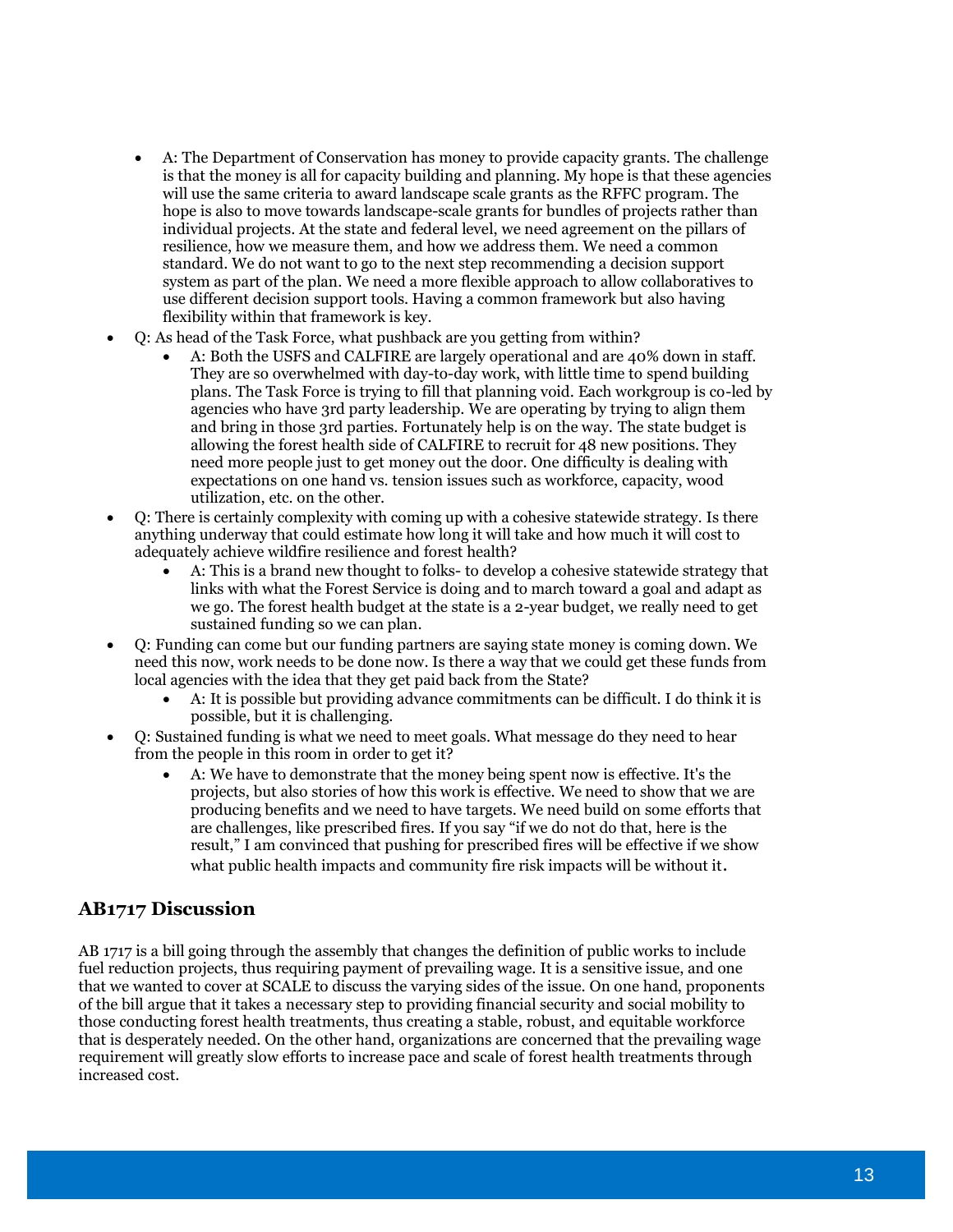#### *Nick Goulette, The Watershed Training Center*

There is sticker shock with this bill. But we have a mission of doing right by the woods and the people. We have watched the sector closely over many years. The USFS has been complicit in allowing labor use for contract use. We have accepted much higher cost on public and private lands. The bottom line is that people who do this work ought to be paid justly for their hard work. We can argue what prevailing wage ought to be, and I would love to have that conversation to reduce the sticker shock. I am looking forward to finding a middle ground. There has not been a lot of rich dialogue around this issue, with is problematic.

#### *Jonathan Kusel, Sierra Institute*

Nick and I have 95% overlap in agreement. But, as a result of this bill, we will see a reduction in acres treated, layoffs, and a shock to system. Most supporters of this legislation are urban groups and we will see more large contractors coming in to take this local work as a result.

#### *Steve Wilensky*

I spent most of my life as a union organizer. I have had, through forest experience, interaction with supporters of prevailing wage. We are all in collaboration and it is possible that different perspectives can both be right. How do we incorporate the significant points of both together? What is the state of the forest industry? Capital formation? We need capital formation to be able to pay prevailing wage before it is implemented. We have old power plants shutting down. We have shut down most mills in California over the last 40 years and we have small NGOs and others. Who can pay for this and at what level has to do with the nature of the industry. There are companies coming in who should be paying prevailing wage; they have the capacity. When is the right time to have a prevailing wage rule and how do we find a way to pay people decent wages for doing really intense, difficult work, which involves rattlesnakes, bees, steep slopes, heat, smoke, etc. Achieving pace and scale is reliant on retaining a workforce. How do you get an industry that is funded enough to pay wages that sustain a workforce in tough conditions? Wages and benefits are key elements to sustaining a workforce. Mandating this particular legislation will not help pace, scale, or workforce. We need to think about the quality of work offered and the resources that need to be put into that. Let's talk about what it takes to get people to work and keep them in the game. NGOs cannot afford to pay prevailing wage. A phase in approach could be effective. This issue needs to be addressed like everything else in the industry, with serious thought and extreme importance. How and when are we going to pay prevailing wage so we can rely on it for the long term?

#### Comments:

- This is a brilliant SCALE issue that requires resources. I doubt there is an example in US, but maybe there are in other countries who transitioned from low to high pay work. What is that model?
- The equitable pay conversation has not been enough of a metric in the workforce needs conversation. Investing in Tribal workforce is also important. This pay issue is significant in doing that.
- This is a big issue we're hitting with the forest biomass facility. When you have a proforma, we want prevailing wage with benefits but it's difficult as a non-profit.

## **Collaborative/Partner Updates**

*Eastern Sierra Climate and Communities Resilience Project (ESCCRP): Janet Hatfield*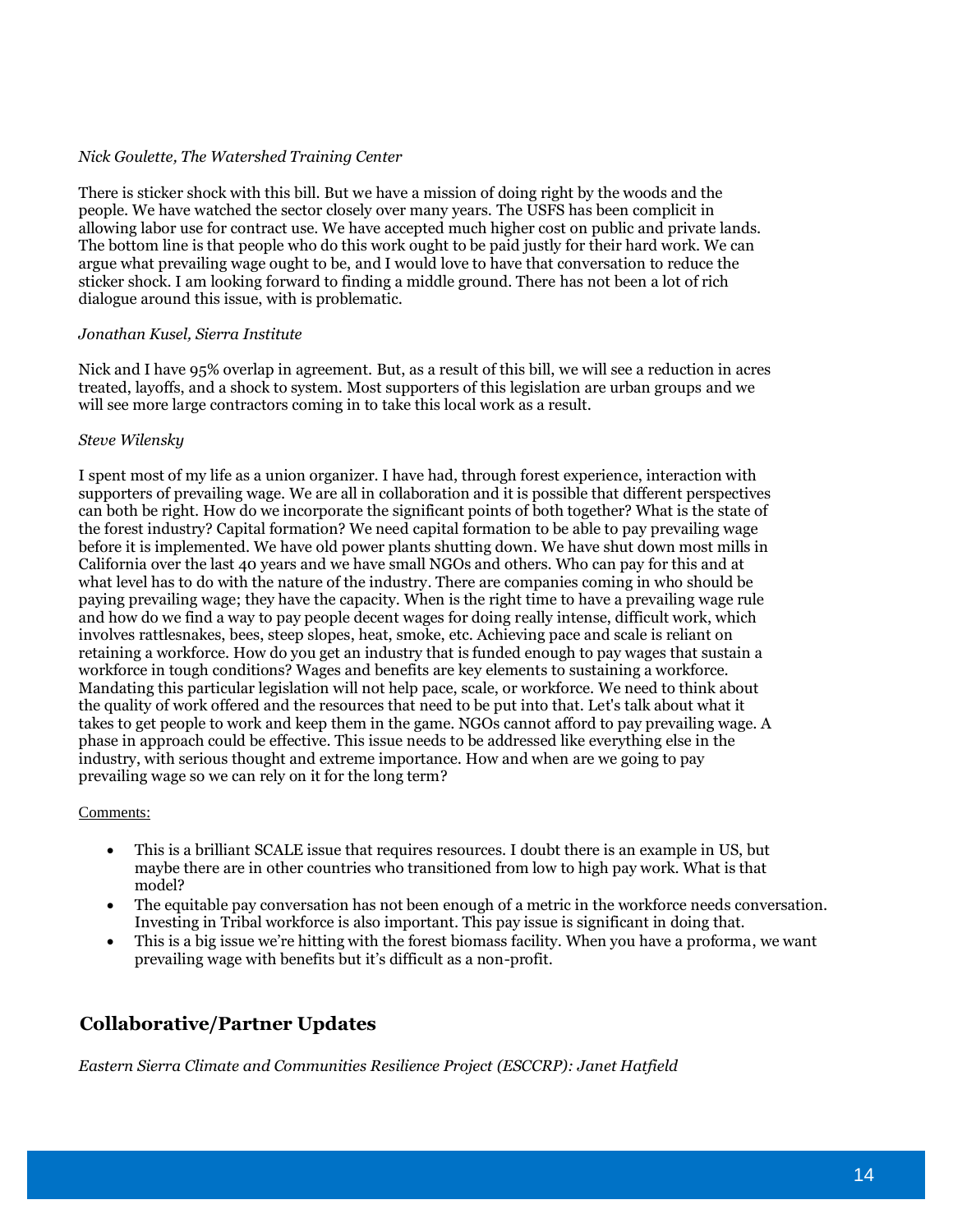The Eastern Sierra Climate & Communities Resilience Project (ESCCRP) sets forth to plan for ecological forest restoration on approximately 56,000 acres of Inyo National Forest lands surrounding the Town of Mammoth Lakes. The Inyo NF is the most visited forest in California and is what sustains the local livelihood. Recreation is huge, but there is no recreation without a healthy forest. The Inyo was an early adopter of the 2012 planning rule and the new forest plan revision is what inspired the project. Early conversations with the Sierra Nevada Conservancy (SNC) revolved around the different needs around Mammoth Lakes than other communities. Inyo County does not use CEQA because of land ownership (limited private lands) and they also have a large amount of turnover with federal partners. Additionally, the elevation gradient is over 10,000 feet, so there is a drastic range of vegetation. There is no one size fits all approach to their wildfire protection needs. The forest is not an industrial protection forest, and never has been. There is a lack of biomass and timber industry, with the nearest mill located 300 miles away. They have achieved success in getting early support to make this challenging project a reality. The project just completed a needs assessment and they have received help from a CALFIRE directed grant program and the Eastern Sierra Council of Governance. Additionally, they are hosting an SNC board meeting next week.

#### *South Lassen Watershed Group (SLWG): Sophie Castleton and Bella Bledsoe*

The South Lassen Watershed Group (SLWG) covers a 1-million-acre footprint with 25 participating agencies and organizations. They started with 2 pilot projects covering 6,000 acres each. The Dixie Fire highlighted that 6,000 acres is not enough and are working on scaling up collaborative processes. The West Lassen Headwaters project is unique in terms of its landscape and planning process. It covers 160,000 acres and is home to some of the only anadromous fish populations in the Sierra Nevada. It is also home to many communities, with ownership of lands spanning from Lassen Volcanic National Park to private land and timber company owners. The project is seeking to restore both burned and unburned areas- 1/3 of the project area burned in the Dixie Fire, which has increased the complexity of the project. The multi-jurisdictional nature of the project requires a 2-track process of both NEPA and CEQA. The collaborative is facilitating this and designing their own process for collaborative involvement. They are focused on identifying agency needs and partner support. Sierra Institute provides specialist support (data collection, NEPA, etc.), and LNP has committed money and staff to collect data across national forest land. Outreach is being done to private landowners in the project area to provide a learning network. Sierra Institute is also providing information on landowner assistance programs, so that landowners can get the financial support to do the work that they want to do on their own lands. Ultimately, collaborative partners want to be involved early. They designed a series of workshops to set the project scope, discuss needs, and directly inform the interdisciplinary team. South Lassen collaborative members divided into 4 groups: water/meadows, upland forest, community needs, and fire prevention and response. Challenges to the project as a whole include collecting data across ownership boundaries and a large landscape, agency and partner burnout after the Dixie Fire, complexities included in involving the collaborative early, and discomfort with condition-based NEPA. Specifically for condition-based NEPA, site-specific is not working for scale, but changing the whole system is challenging. Finally, they need to consider the whole system through implementation- i.e., where does the biomass go, who will be the workforce, etc.

- Q (to Janet): What are the barriers you are seeing?
	- A: Cashflow and forest closures- they are hoping to start implementing June 3, but snow is an issue.
- Q: Do we need a focused effort on how we do very large landscape efforts w/ NEPA/CEQA? How do you do these processes over 10s of thousands of acres? Do we need a focus strictly on landscape scale and how do we address that?
	- A: A cohesive effort to figure out condition-based efforts would be helpful. Sierra Institute had funding to look into 7-8 projects working on this across the nation. We called them to ask about their processes in conducting this work. We learned there is no one way, but there are helpful strategies. How do we share this info in a way this is helpful? A statewide, cohesive effort would be a great way to do that.
	- A: Are we diluting our practices to get to scale? There must be resources to do work well while doing it quicker.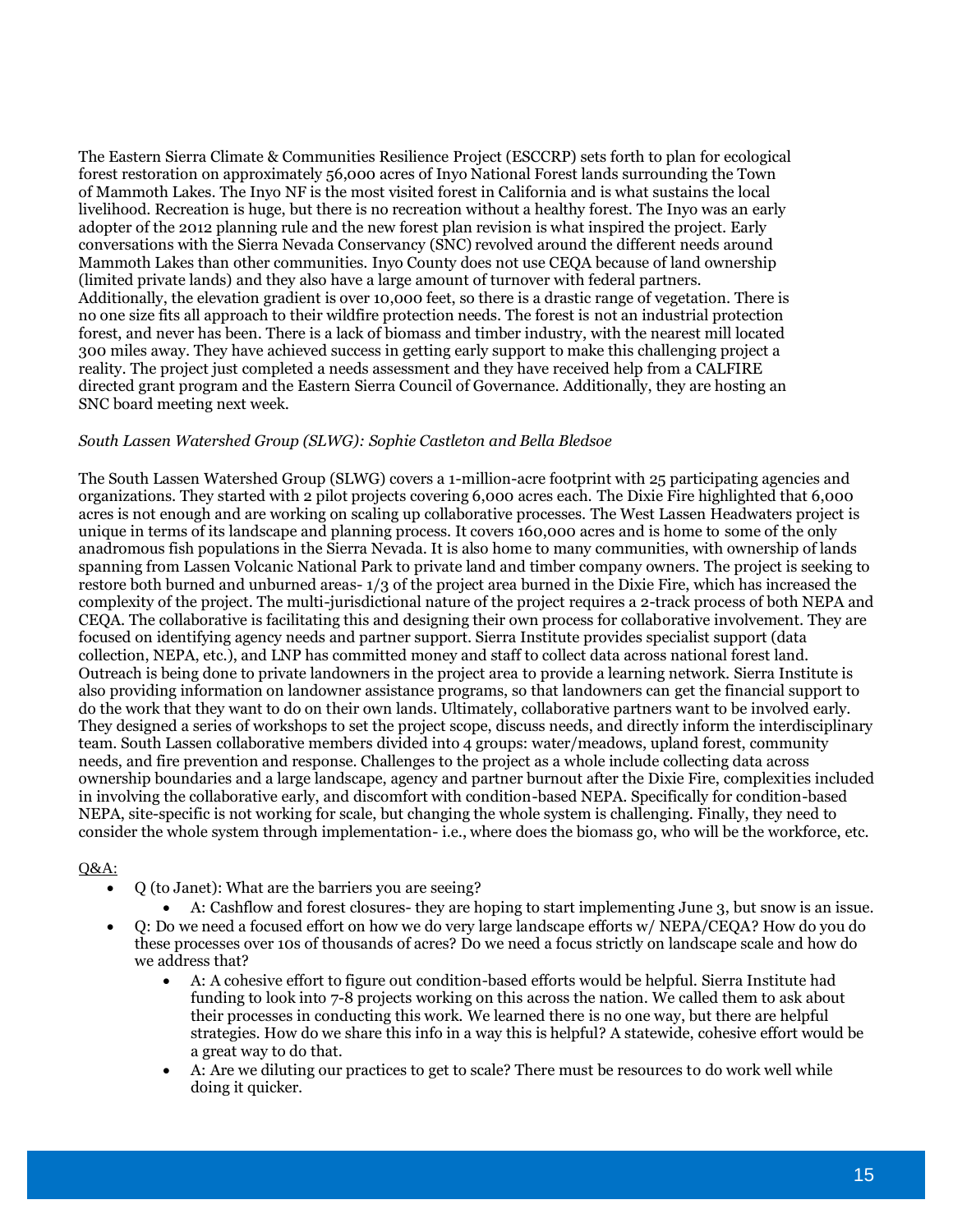- Q: Why are we not talking forest to forest, partner to partner? We share the same partner organization, can we put an invite out there to go visit each other at their next meetings?
	- A: We may do a sub-regional SCALE meeting.
- Comments:
	- As many people know, condition-based management has caused challenges in the past and it's frustrating to know that some people have solved this issue and some have not.
	- Condition-based NEPA was also an issue with YSS. They applied it in less controversial aspects and less so elsewhere. Establishing some mechanism for sharing experiences is needed. As good citizens, we should all be sharing what we have learned.

## **Working with Diverse Groups: TEK, Cultural Burning and Implications for Collaborative Work:**

#### *Ali Meders Knight, Mechoopda Tribe, Traditional Ecological Knowledge (TEK) Specialist and Meleiza Figueroa, Policy Researcher and Environmental and Social Justice Activist*

TEK is turning into a term that encompasses a lot. It is a system of knowledge and ecological science based on place-based information and science. Ali is a TEK practitioner whose work is based on her Tribal territory. Place-based knowledge is important because people have experienced climate change over the last 20,000 years of human existence and experience. The TEK that came from their ancestors explains to them the use of adaptive tools that can be used during climate change and other times. Familiarization with Tribal territories is important, and implementation of NEPA and CEQA must be compliant with Tribal consultation. There are different legal words that mean different things, so it is important to speak in appropriate context regarding terms such as "trust," "Tribal land," "Tribal territories" for policy and other documents. Anywhere you are in CA, you are on Tribal territory.

There are standing laws that can help in Tribal engagement and funding resources and to allow TEK to inform federal decision making. At the state level, AB 52 requires public agencies to consult with Tribes during the CEQA process. SB 18 recognizes that protection of traditional Tribal cultural places is important to all Tribes, whether federally recognized or not, and it provides all California Native American Tribes with the opportunity to participate in consultation with city and county governments for this purpose. The Chico TEK stewardship program is being developed with 10-15 fully employed people. Two certification programs are offered to workforce and communities. They offer the opportunity to learn about restoration projects such as management, seed banking, planning and managing, understanding invasive plants, and more. They also work on contracts and working with different agencies to provide training on traditional ecosystems. Their crews will have forestry, fire, TEK, planning and monitoring knowledge. The seed program has an agreement with Mendocino farms and federal land to have a seed bank through the USDA. This is the first program of its kind in the nation. There is need for CAL FIRE and other agencies to ensure that good genetics are being planted, and they are establishing a program for that through this effort.

When a Tribe is engaged early on a project, it is possible to develop relationships, increase biodiversity, increase vegetation survival rate, and publish work.

#### *Danny Manning, Assistant Fire Chief, Greenville Rancheria*

Years ago, Greenville, CA had the biggest boarding school at the time and was ground zero of the goldrush. It only takes one generation to erase a culture. His grandmother experienced this suppression. "We can streamline a lot of TEK and other practices, and we need to in order to practice our culture and care for the land." The laws and policies that Ali mentioned are important in this.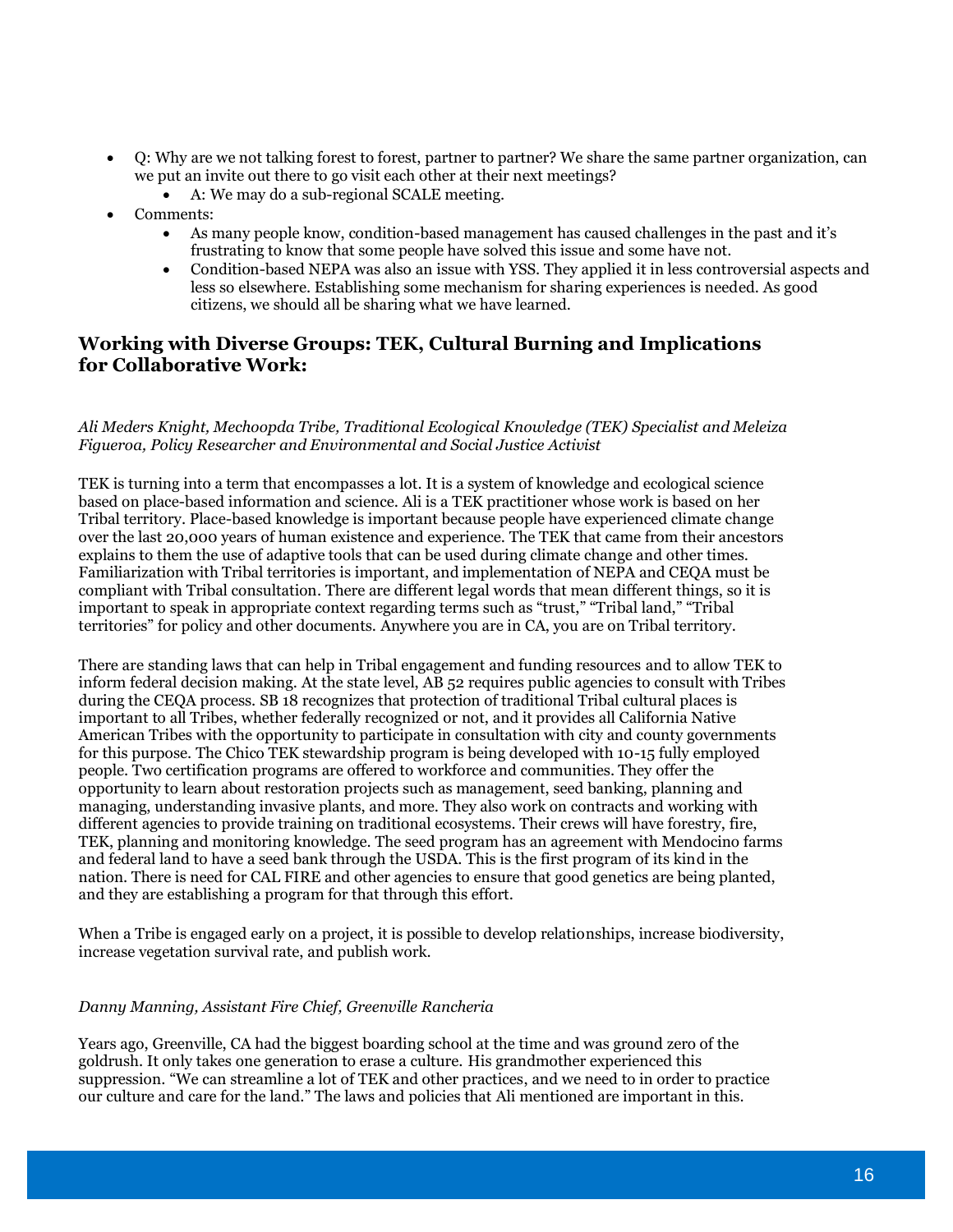Danny took clippings of native plants to the Lockford nursery to get them going and then planted them because he knew we needed more knowledge. They have UC Davis students come up to collect and plant seeds for elderberry- 6 plants doubled the elderberry in the valley. Maidu, USFWS, and UC Davis all helping to plant those plants, and Ali led the project. The land had burned before they planted and elders were there to share knowledge and tend the land. They had lockbalm, elderberry, and more. They essentially created a garden. They wanted to plant at a certain time based on TEK, but grants and meetings timelines made this difficult, and disrupted the process.

Fire goes through the homes of plants and animals, and this is more devastating to their people than the impacts on humans. He takes USFS or other agencies to the project area to show the importance of the plants that they are focusing on. This spreads knowledge to the agencies and they can implement these ideas through their work as well. Understanding location is important to this work- where to avoid and where to work. Before burning or working, they call in basket weavers and other experts who have knowledge of how exactly to burn, etc. Certain plants have different needs around burning. Different fuels are needed- propane, for example, is not always appropriate based on the use of the plant. Finding the right people to work with is important. Some agencies have an effective way of working with native peoples, and others do not. All of their cultural sites are on state and federal land. They have to convince agencies to lease it them just manage and take care of the land. All they want to do is take care of the land. They do not own any of their land because most of their rancherias were terminated. They have bank accounts where they can move federal funds to their accounts, and back and forth for projects. This has been working well.

Their crew burns at low intensity with the Tahoe National Forest, CALFIRE, and UC Davis, and they help with classes at the university. They also work with homeowners, Tribes, Forest Service, and others. Finding the right people is key. Policies and liabilities are changing and making it easier for them to work. One benefit of burning is that it allows for straight basket weaving materials, whereas untended willows tend to produce baskets that are crooked and knotty. Cultural monitoring on fires is important to protecting these resources. Having a voice in the operation helps, especially in terms of getting more hand crews on the ground. They will use hotshot crews if needed, but sticking to native crews is most effective. Ultimately, if you have a dream, you can make it happen. You just have to find the right people. Policy and law are difficult, but you can get through it.

#### *Jonathan Long, USFS Pacific Southwest Research Station*

Jonathan is a research ecologist with the FS and he is working on supporting Tribal interests in forest and fire research. His presentation provided a reverse outline of steps in this process.

- 4. Indigenous Co-Stewardship
	- The Tribal Homelands Initiative will incorporate Tribal capacity, expertise, and Indigenous knowledge into federal land and resources management. Current partnerships with Tribal student researchers at UC Davis and U Montana will develop case studies of Indigenous stewardship including fire management. They are planning a national virtual workshop on Indigenous stewardship on national forests.
- 3. Tribal Interests in Post-Fire Landscapes
	- A research proposal with Colorado State and Northern Arizona Universities, starting in September 2022, will seek to understand forest recovery priorities, management options, and policy needs for Tribes in post-fire landscapes. Case studies may include the Slater fire (Karuk Tribe, CA), Dixie fire, (Greenville Rancheria, Maidu Stewardship Consortium, and others, CA), and Rodeo-Chediski Fire (White Mountain Apache Tribe, AZ).

2. Integration with Fire Planning (PODS)

• This work seeks to recognize areas of Tribal importance in fire and forest management plans, work toward sustainable and respectful management of control line features and fuel breaks, and develop a coordinated response on managed wildfire and integration of Indigenous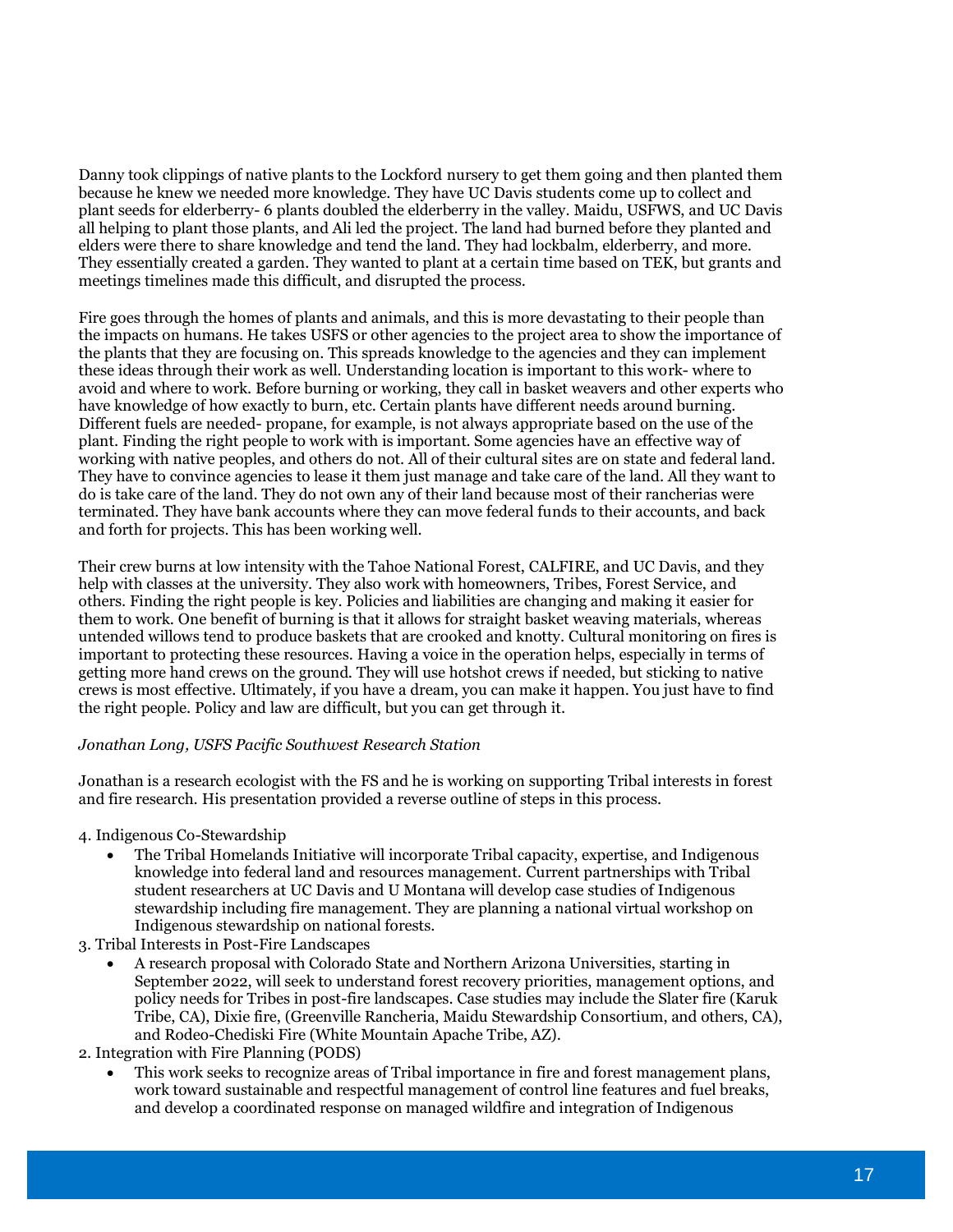stewardship. Current PODs project with Tribal engagement includes the North Coast Resource Partnership project and the Lake Tahoe Basin PODs project.

- 1. Forest Treatment Planning
	- Forest Service research initiative with Region 5 builds upon the "10 Pillars" in the TCSI Framework for Resilience including social and cultural well-being inclusive of Tribal communities and environmental justice populations.

Examples of Approaches for Considering Tribal and Environmental Justice Communities:

- Mendocino National Forest: Forest Plan revision outreach and engagement
	- Questions: What are locally significant nonwhite or low-income populations located near NFS units? Data: census blocks, block groups; FS surface ownership. Objectives: seek their engagement in decision-making and consider their needs during program development, planning, and NEPA.
	- Plumas National Forest: Fuels program assessment
		- Question: Are risk-reduction benefits of fuels treatment equitably distributed? Data: FACTS, decennial census. Objectives: determine how fuel treatments spatially relate to nonwhite/BiPOC populations and equip officers with tools to consider EJ future fuels work

#### Q&A:

Q: We are bringing TEK and Tribal workforces back to the land. Is there a mechanism for returning these lands back to the Tribes themselves?

> • A: Co-management agreements have goals to re-establish presence and if we cannot get those lands back, at least we have that presence. Behind the research is where co-stewardship can accomplish goals while the ultimate goal is returning land. Transfer of land dialogue has changed a lot. Is comanagement delegating authority? We want to figure out returns of land and how to make that work.

## **Landscape Scale Work and State and Federal Partnership**

#### *Jerry Bird, Representative to the Regional Forester, USFS Pacific Southwest Region*

Jerry is passionate about prescribed fire and believes that it is the only way to achieve pace and scale. The FS recognizes that they are insular and are going to work on being more inclusive and incorporating groups where the knowledge lies. They are working figure out how they can have several fire training centers throughout CA.

#### *Chris Anthony, Chief Deputy Director, CALFIRE*

Chris was a California graduate in Forestry and spent some time on natural resource management side, before being pulled into fire protection. Prevention, suppression, and resource management are all related. Fire prevention made a difference in the Caldor fire. There's value in bringing these collaboratives together- each have different capacities. We can't allow jurisdictional barriers to prevent us from working across the landscape.

#### *Matthew Reischman, Deputy Director, CALFIRE*

Matt received his degree in wildlife biology degree and worked as scientist for the Central Valley Resource Board. He had been with CALFIRE for 22 years. CALFIRE has an opportunity to be a middle person between state and local government as provide resources, but they cannot do this alone. They have 90 million allocated to 22 projects. They have 90 million allocated to 22 projects and are ready to announce their workforce development grants. \$33 million will be provided to workforce, business, and nursery funding, with 30 grants total. Block grants of 11 million were just announced. This is exciting because it allows them the ability to move funding to the local level, fit to business development, and remove the silo effect. Regarding prescribed fire efforts, they are excited about increasing TEK and participation in trainings and knowledge expansion. Burn permits will become available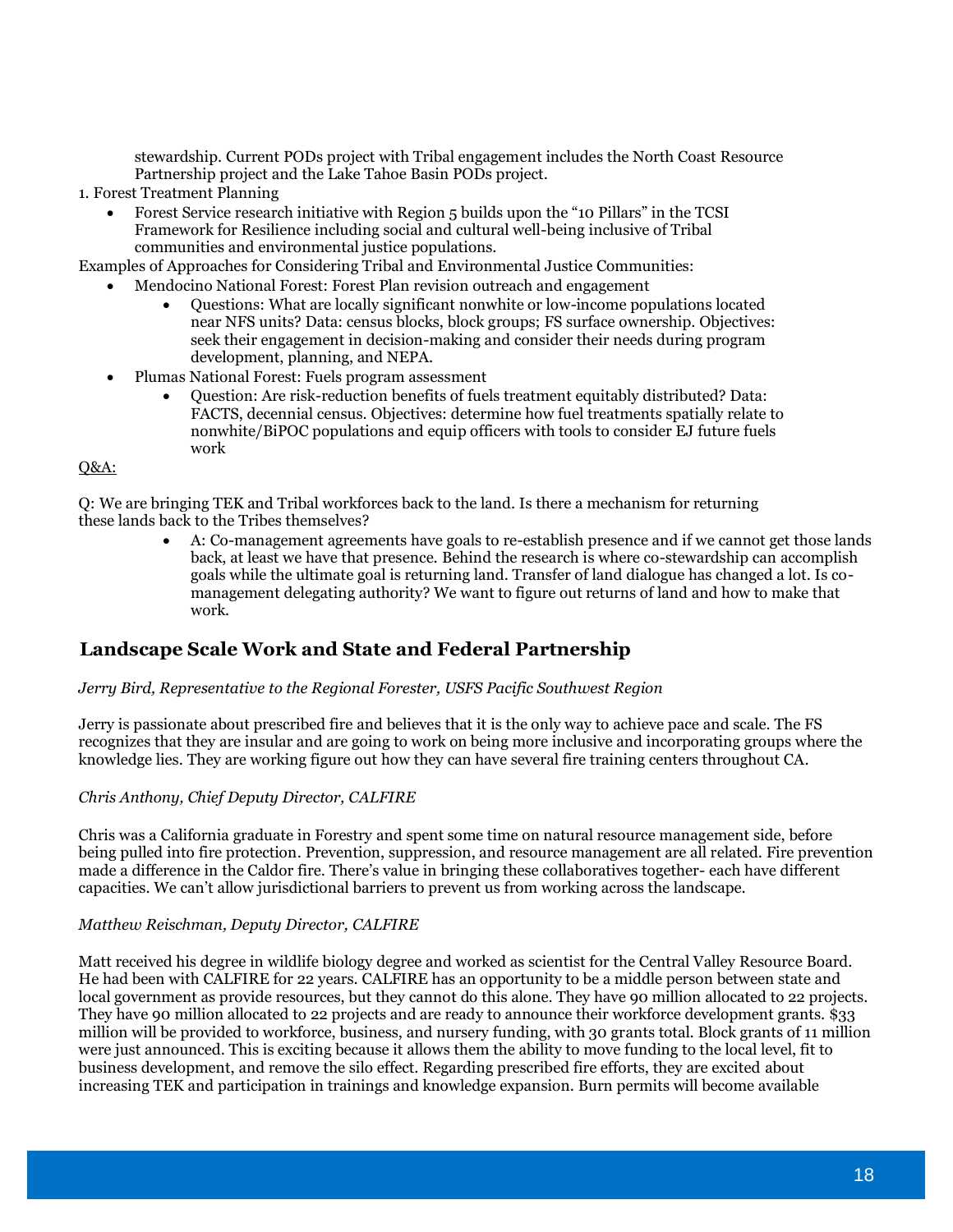towards the end of the month online. Through assistance, they can deliver curriculum to increase the amount of burn bosses out there while also supporting the private sector and local resources.

#### Q&A:

- Q: As long-time agency folk, what is your perspective on relationships between CALFIRE and the Forest Service?
	- A (CALFIRE): We are dealing with politically complex areas with lots of stakeholders. We make a priority to be side by side with Forest Service folks. We have new positions that are exciting and are committed to working closely together, have inter agency stakeholder meetings, and cooperative meetings with partners. Bottom line, the Forest Service has 57% of the land base and we need to work together. Funding decisions have led to collaborative work efforts. Burn boss qualifications have room for improvement. The foundation for a good relationship is built and there are no topics we cannot discuss together.

FS: Increased capacity in CALFIRE has resulted in an easier relationship. We have made connections through employment and we have far more in common than we do differences. We are well aligned in leadership. We are working together on climate investments opportunities. The color of money does not matter, it's the work we want to get done. We have moved from 10% private in grant applications to 50%. Cross boundary projects are increasing and that is important.

- Additional comments:
	- We are addressing qualifications for burn bosses and how we can break down barriers. The goal is for burn bosses to come in and work no matter what the land is and who runs it. The National Interagency Prescribed Fire Training Center is someone we are working to align with to reduce these barriers. There are liability, resource availability issues. We are creating a clear message that we are supportive of prescribed fire. We hope to resolve barriers surrounding burn bosses sooner rather than later. We want to learn more on this and we are making it a priority for the department.
- Q: Now that collaboratives are developing plans exceeding 100,000 acres, what are the plans to fund these larger plans?
	- A (CALFIRE): Funding is a one-time appropriation and this is part of the challenge. Prioritizing landscapes means needing to focus funds in the best way possible. I worry about the maintenance and how these projects create connectivity for multiple needs and goals. Continual funding is needed and it is an everlasting challenge. What do block grants look like? We have programs where we are getting a lot of funding requests and do not have enough funds to fill them all.
	- Forest Service: Large fire scars give us an opportunity to do work in those areas and that work is critical. These funds are susceptible to other issues going on within our country. 23 million acres needs to be managed for public health  $=$  5 billion/year. We must make sure we are spending these funds well. There are a lot of problems to solve, with the previous discussion around prevailing wage as an example. Good Neighbor Authority allows for federal land to be managed by other entities. This is great. Timber receipts can be managed by the state. How can we use this agreement on other state lands such as state forest? BLM could be an option as well. We can pull money together through foundations and remove the "color" of it, using it where it is needed. This can support integrated, watershed programs and projects. SCALE is one of the best forums where we can accomplish good work. CALFIRE wants to bring more people to the table and more people should be involved-leaders, line officers, etc.

## **Collaborative/Partner Update: SOFAR Collaborative**

#### *Norma Santiago, SOFAR*

SOFAR was established in 2014 as part of the implementation of the national cohesive wildland management strategy. There were 3 goals: restoring and maintaining resilient landscapes, fire